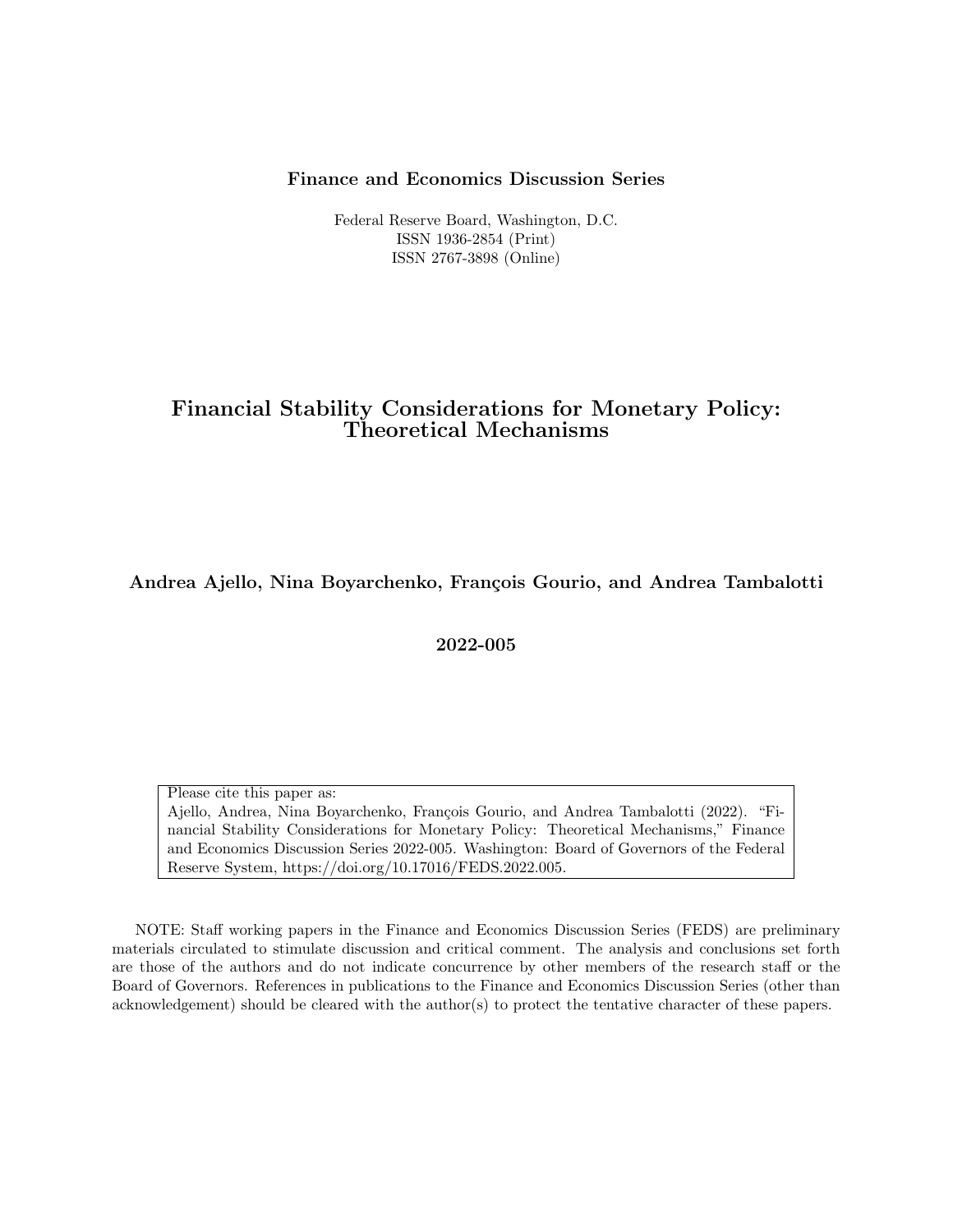# Financial Stability Considerations for Monetary Policy: Theoretical Mechanisms

Andrea Ajello, Nina Boyarchenko, Francois Gourio, and Andrea Tambalotti<sup>[1](#page-1-0)</sup>

#### February 2022

## **Abstract**

This paper reviews the theoretical literature at the intersection of macroeconomics and finance to draw lessons on the connection between vulnerabilities in the financial system and the macroeconomy, and on how monetary policy affects that connection. This literature finds that financial vulnerabilities are inherent to financial systems and tend to be procyclical. Moreover, financial vulnerabilities amplify the effects of adverse shocks to the economy, so that even a small shock to fundamentals or a small revision of beliefs can create a self-reinforcing feedback loop that impairs credit provision, lowers asset prices, and depresses economic activity and inflation. Finally, monetary policy may affect the buildup of vulnerabilities, but the sign of the impact along some of its transmission channels is theoretically ambiguous and may vary with the state of the economy.

<span id="page-1-0"></span><sup>1</sup> The views expressed in this paper are those of the authors and do not necessarily reflect the position of the Board of Governors of the Federal Reserve, the Federal Reserve Banks of Chicago or New York, or the Federal Reserve System. The authors thank Ozge Akinci, Gadi Barlevy, Richard Clarida, Rochelle Edge, Marc Giannoni, Luca Guerrieri, David Lopez-Salido, Elizabeth Klee, Anna Kovner, Sylvain Leduc, Paolo Pesenti, Ned Prescott, Matthew Pritsker, Bruno Sultanum, Tom Tallarini, John Williams, and the audience at the Systemwide Symposium on Financial Stability Considerations for Monetary Policy for comments on previous drafts of the paper. Russell Miles and Hunter Wieman provided excellent research assistance. Emails (and affiliations)[: andrea.ajello@frb.gov](mailto:andrea.ajello@frb.gov) (Federal Reserve Board of Governors); [nina.boyarchenko@ny.frb.org](mailto:nina.boyarchenko@ny.frb.org) (Federal Reserve Bank of New York and CEPR); [francois.gourio@chi.frb.org](mailto:francois.gourio@chi.frb.org) (Federal Reserve Bank of Chicago); [andrea.tambalotti@ny.frb.org](mailto:andrea.tambalotti@ny.frb.org) (Federal Reserve Bank of New York).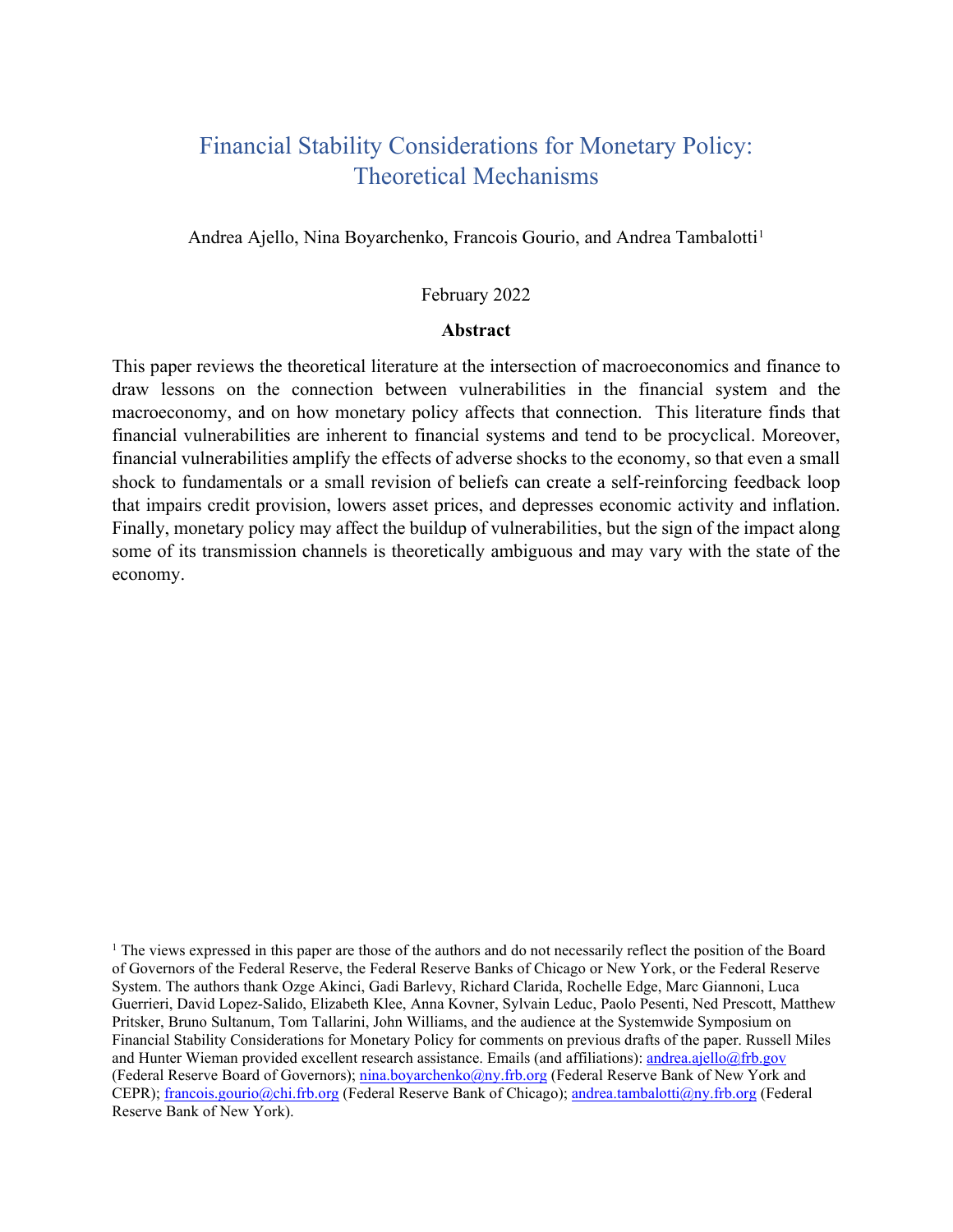#### **I. Introduction**

This paper reviews the theoretical macro-finance literature to draw lessons on the connection between vulnerabilities in the financial system and the macroeconomy, and on how monetary policy affects that connection.<sup>[2](#page-2-0)</sup> This review focuses on the analysis of the connections, taking a "positive" approach in the current monetary and regulatory environment, and deliberately abstracts from the "normative" analysis of the trade-offs in setting monetary policy.

We draw three main lessons from this literature. First, financial vulnerabilities are inherent to financial systems and tend to be procyclical. The financial system enables households and firms to borrow and lend, and to diversify and manage risks, supporting economic activity through credit, maturity, and liquidity transformation. When combined with information asymmetries or other frictions, these transformations may lead to the emergence of financial vulnerabilities. Financial vulnerabilities can accumulate over the course of economic expansions, especially when asymmetric information or other frictions, coupled with potentially irrational beliefs, lead to an underestimation and/or an underpricing of risk, and ultimately to higher risk-taking.

Second, financial vulnerabilities amplify the effects of adverse shocks to the economy. Given high leverage, elevated asset prices, and substantial liquidity or maturity mismatch, even a small shock to fundamentals or a revision of beliefs can create a self-reinforcing feedback loop that impairs credit provision, lowers asset prices, and depresses economic activity and inflation.

Finally, monetary policy can affect the buildup of vulnerabilities. As part of its standard transmission channels, monetary policy affects asset prices, lending and risk-taking by financial institutions, and borrowers' balance sheets, and hence overall vulnerabilities. However, the sign of some of these effects is theoretically ambiguous and may vary with the state of the economy.

Overall, the literature we survey suggests that the academic consensus has evolved since the 2007-2009 financial crisis to recognize that financial vulnerabilities have the potential to adversely affect the real economy, and that monetary policy may contribute to their accumulation over the business cycle and at longer frequencies.

<span id="page-2-0"></span> $2 A$  glossary at the end of this paper defines the concepts of financial instability, financial vulnerabilities, net financial vulnerabilities, and financial conditions.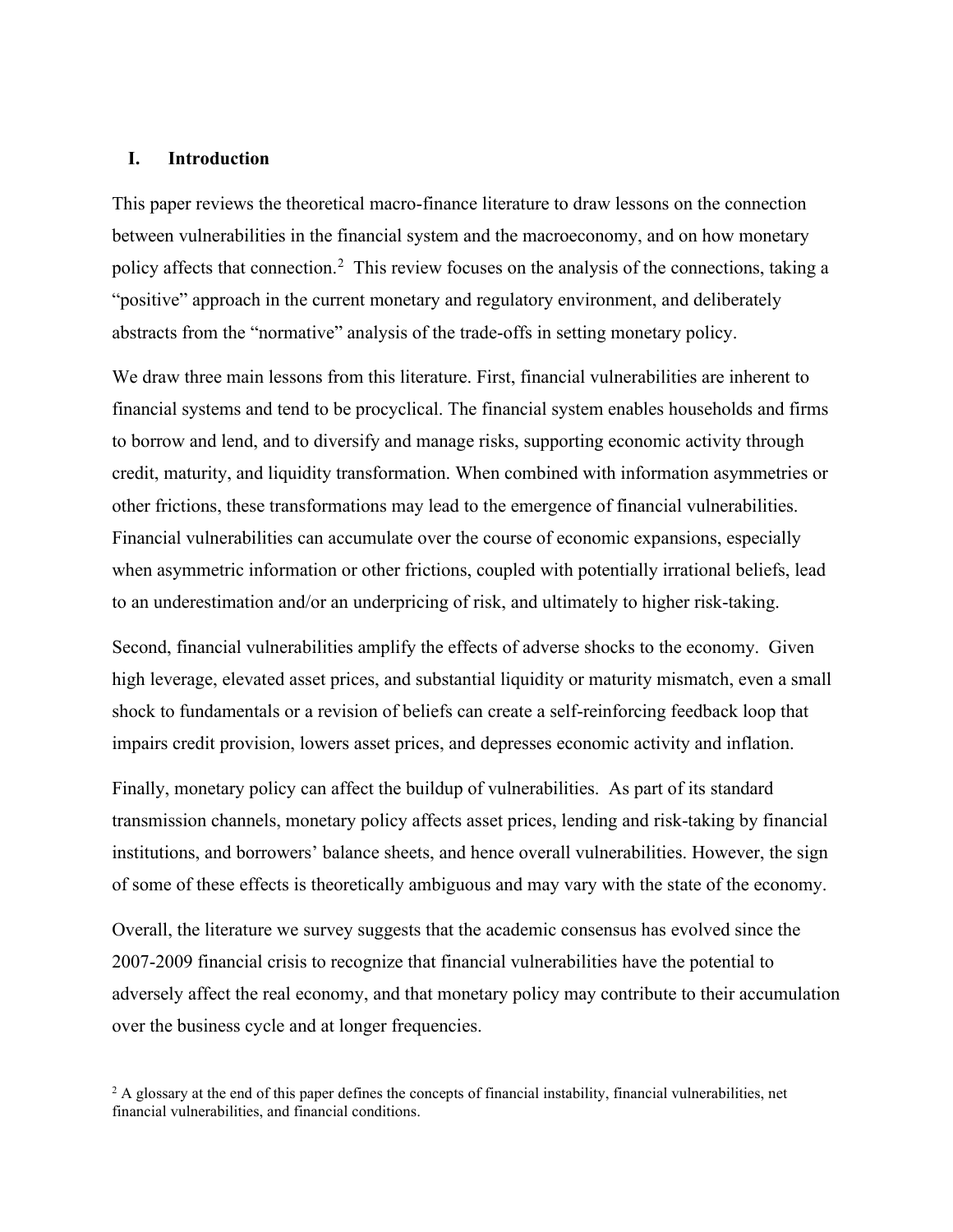We also highlight a number of as-yet-unresolved issues that call for more research. First, the nonlinear interactions between monetary policy, financial stability, and macroeconomic outcomes are technically challenging to model and hard to estimate empirically, making definite quantitative conclusions on their relevance difficult. Furthermore, while we focus here on vulnerabilities which remain after accounting for the overall resilience of the financial system often referred to as net vulnerabilities – the structure of the financial system (including macroprudential and supervisory policies) may also affect the connections between monetary policy, financial stability, and macroeconomic outcomes.

Second, while many studies consider whether financial vulnerabilities are more likely to emerge in a low interest rate environment, more work is needed to understand how this relationship depends on the source of low interest rates. Conceptually, variation in the level of interest rates can arise from four types of sources: (a) secular variation in the "neutral" interest rate (such as the current "low r\*" environment); (b) cyclical variation in the neutral rate (arising for example from productivity or demand fluctuations); (c) the overall conduct of monetary policy as a systematic response to economic outcomes, including potentially financial conditions; (d) monetary policy surprises i.e. deviations from this perceived systematic response. These sources of variation in interest rates potentially act through different channels: for example, the perceived systematic conduct of policy could affect financial vulnerabilities not only directly through current interest rates, but also through their influence on households', firms', and investors' policy expectations and behavior. Separating these sources empirically is challenging; Boyarchenko et al. (2022) discuss the lessons that can be learned from the empirical literature on financial vulnerabilities and monetary policy.

There are several other reviews of these topics.<sup>[3](#page-3-0)</sup> The emphasis in our review is on mechanisms that are relevant for the U.S. financial system, which is less bank-centric than many, and we also emphasize more recent research, including research that incorporates nonlinearities, tail risk, and behavioral frictions.

The rest of the paper is organized as follows. Section II reviews why vulnerabilities arise in the financial system. Section III discusses how vulnerabilities can affect the real economy. Section

<span id="page-3-0"></span><sup>3</sup> Smets (2014), Kashyap and Siegert (2020), Adrian and Liang (2018), Stein (2021), Goldberg et al. (2020).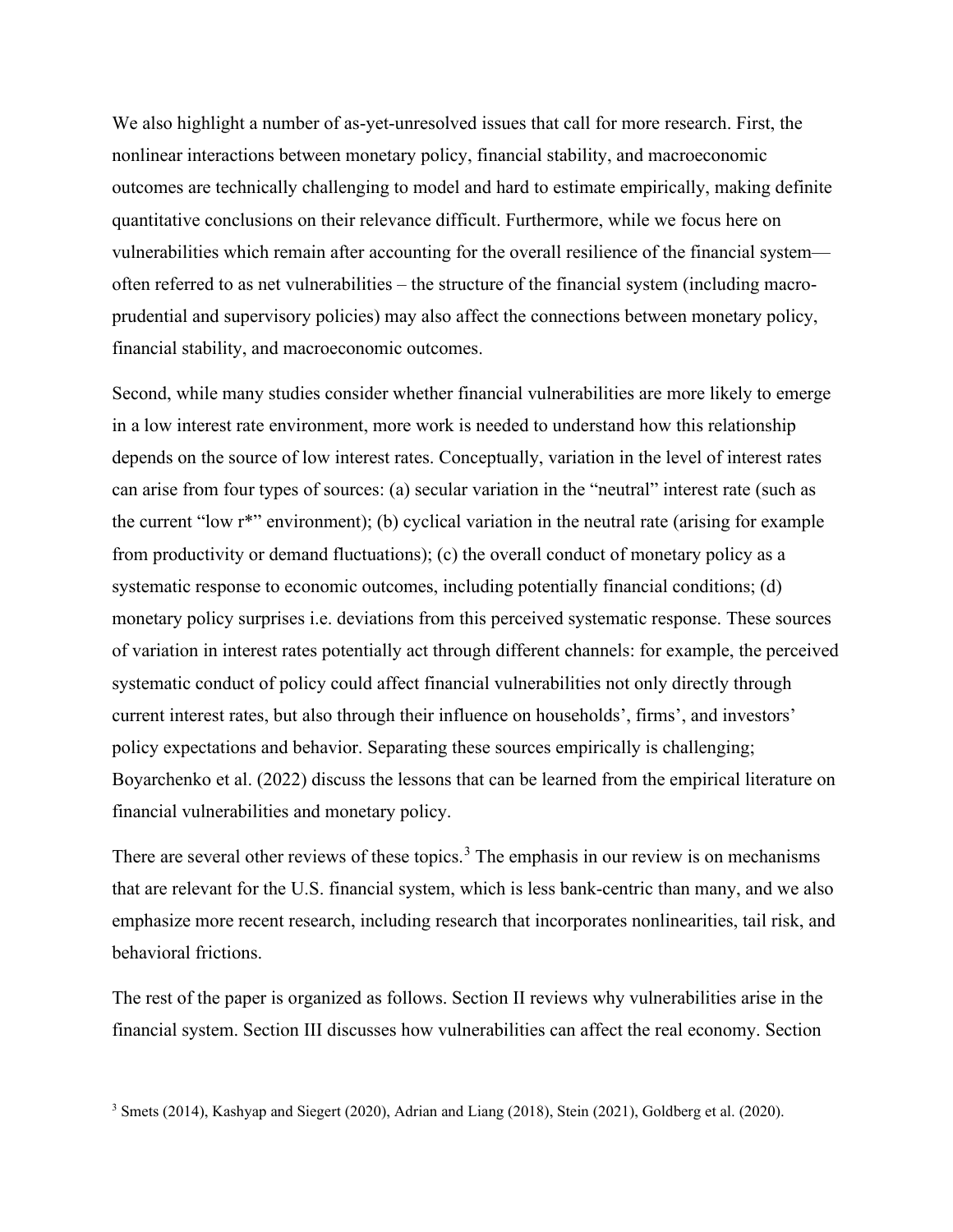IV studies how monetary policy affects vulnerabilities. Section V discusses some gaps in the literature.

## **II. Financial Vulnerabilities Are Inherent to Financial Systems**

The financial system facilitates transactions between borrowers and savers. Frictions such as incomplete information, however, can lead to financing decisions that are privately, but not socially, optimal, and that can often generate financial vulnerabilities. This section reviews theories of financial vulnerabilities. These theories highlight how frictions create interdependencies between real activity, its financing, and monetary policy. As the financial system intermediates credit and finances real activity, it performs two key functions that can lead to the build-up of vulnerabilities: (1) credit risk transformation through leverage, and (2) maturity and liquidity transformation.

Credit risk transformation takes place when risky assets are financed with debt. In theory, without frictions, financing decisions do not affect the value of a project.<sup>[4](#page-4-0)</sup> In practice, they do because of private information, agency costs, tax advantages of debt, and other market imperfections. Consequently, debt contracts can be privately, but not socially, optimal because individual borrowers ignore the effect of their decisions on others. For example, future defaults can be associated with bankruptcy costs, forced deleveraging can create fire sales, and spending reductions due to financial constraints can create aggregate demand externalities (as described in section III). $5$ 

These individually optimal debt choices affect how borrowing evolves with the state of the economy, creating a "borrowing cycle". In expansions, borrowing may increase due to shifts in either credit supply—for example, due to an increase in savings by wealthy households and firms—or credit demand—for example, due to optimism about future productivity growth. $<sup>6</sup>$  $<sup>6</sup>$  $<sup>6</sup>$ </sup> These theories all predict a procyclical borrowing cycle, with debt increasing during economic expansions, but disagree on the implications for the cyclicality of leverage – defined as the ratio

<span id="page-4-0"></span><sup>4</sup> Modigliani and Miller (1958).

<span id="page-4-1"></span><sup>&</sup>lt;sup>5</sup> Jensen and Meckling (1976), Townsend (1979), Gale and Hellwig (1985), Harris and Raviv (1990), Winton (1995), and Park (2000) are some of the early theories of the private optimality of debt contracts.

<span id="page-4-2"></span> $6$  For models of increasing credit demand in expansions, see Bordalo et al. (2018); Bordalo et al., (2021); Krishnamurthy and Li, (2020); Maxted (2020). For models of increasing credit supply, see Mian, Straub and Sufi (forthcoming), Boz and Mendoza (2014); Bolton, Santos and Scheinkman (2021).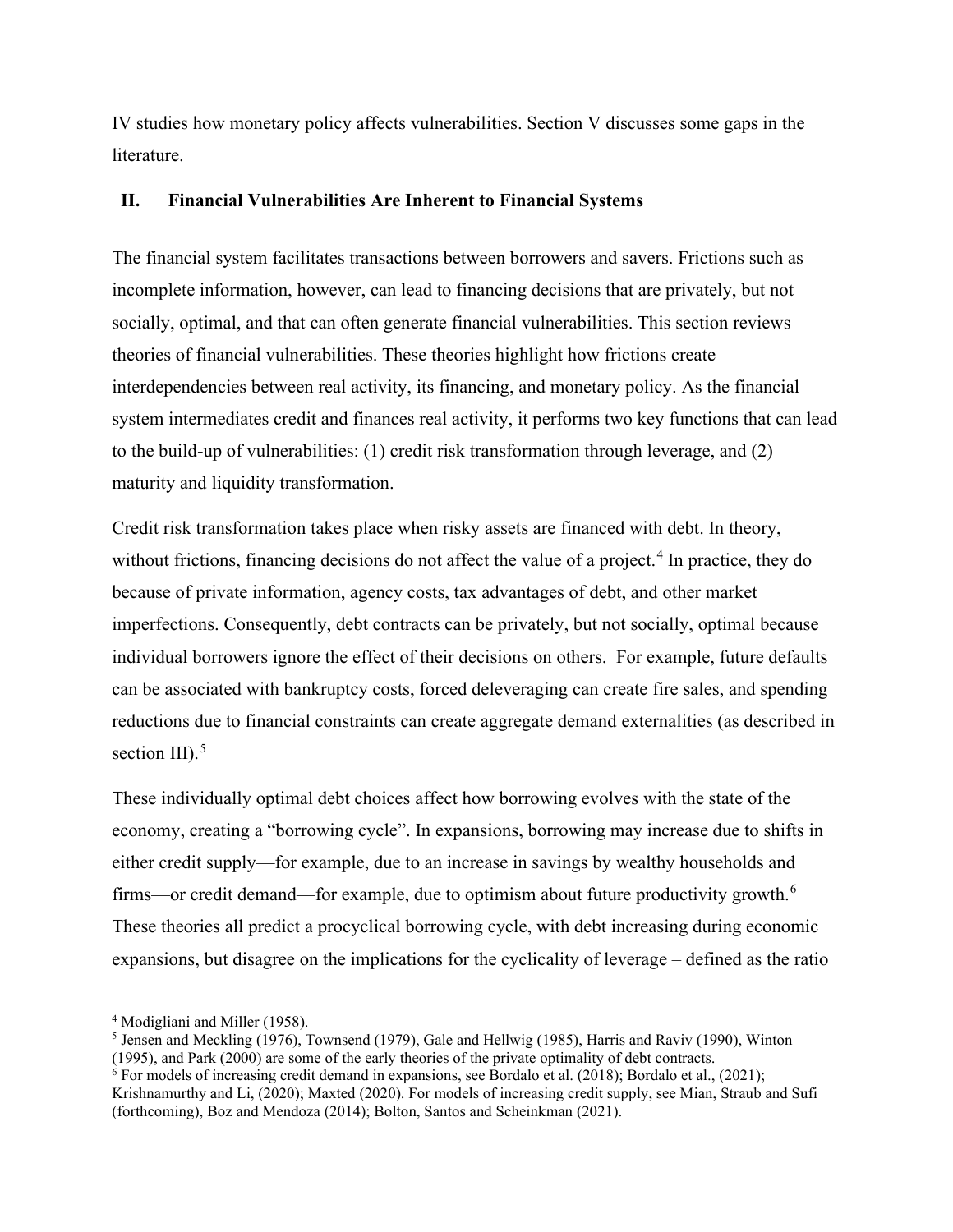of assets to equity. As discussed in Boyarchenko et al. (2022), the leverage of most U.S. financial institutions is procyclical. From a theoretical perspective, leverage is procyclical when there is a self-reinforcing feedback between asset prices and leverage: higher asset prices increase the value of assets held by financial institutions and the amount that they can borrow against each dollar of those assets, leading to even more leverage and further asset price increases.[7](#page-5-0)

Borrowing cycles can be amplified if risk is underpriced in booms either because of a low perceived exposure of borrowers and savers' balance sheets to shocks (the "quantity of risk"), or because constraints are less binding and risk-taking by financial institutions increases, reducing the compensation that market participants require for being exposed to shocks (the "price of risk").<sup>[8](#page-5-1)</sup> Incentives, financial frictions and beliefs interact: when optimism boosts asset prices, borrowing is easier, and incentives can become distorted, leading to increased lending. Expectations of policy support in the event of a financial recession can also encourage agents to take on more risk in anticipation of it, further boosting asset prices and lowering risk premia.<sup>[9](#page-5-2)</sup>

In addition to credit risk transformation through leverage, financial institutions may also engage in maturity and liquidity transformation, creating funding vulnerabilities. Banks transform liquid short term deposits into illiquid loans with long maturities. This transformation makes banks vulnerable to sudden belief reversals, which can trigger runs, even when the value of banks' assets is greater than that of their liabilities.<sup>[10](#page-5-3)</sup> Funding vulnerabilities are also relevant for non-banks, with the same mechanism of funding withdrawals leading to self-fulfilling runs.<sup>[11](#page-5-4)</sup> Changes in the provision of maturity and liquidity transformation over the business cycle have

<span id="page-5-0"></span><sup>7</sup> Geanakoplos (1997, 2010), Fostel and Geanakoplos (2008, 2014), Brunnermeier and Pedersen (2009), Adrian and Shin (2010, 2014), Adrian and Boyarchenko (2012, 2013), and Adrian and Duarte (2020). Asset prices can increase because of changes in investors' beliefs about either the fundamental (Brunnermeier and Pedersen, 2009) or the resale value of assets (Scheinkman and Xiong (2003), Barlevy (2007), Brunnermeier and Oehmke (2013a)). Leverage is countercyclical in Kiyotaki and Moore (1997), Bernanke and Gertler (1989), Bernanke, Gertler and Gilchrist (1999), Carlstrom and Fuerst (1997), He and Krishnamurthy (2012, 2013), and Brunnermeier and Sannikov (2014).

<span id="page-5-1"></span><sup>8</sup> Additionally, falling franchise values may encourage risk-taking by financial institutions due to limited liability and government guarantees (Keeley (1990); Gomes, Grotteria and Wachter (2018)).

<span id="page-5-2"></span><sup>9</sup> See also Minsky (1972), Kindleberger (1991), Allen and Gale (2000b).

<span id="page-5-3"></span> $10$  In the Diamond and Dybvig (1983) model, deposit insurance prevents runs and is socially optimal. This conclusion, however, rests on the assumption that banks cannot adjust the riskiness of their balance sheets. In contrast, Kareken and Wallace (1978) study the moral hazard problem induced by deposit insurance and show that deposit insurance may lead to more risk taking and, hence, more fragile banks.

<span id="page-5-4"></span><sup>&</sup>lt;sup>11</sup> Acharya, Gale, and Yorulmazer (2011), Huang and Ratnovski (2011), Parlatore (2016), Foley-Fisher et al. (2020).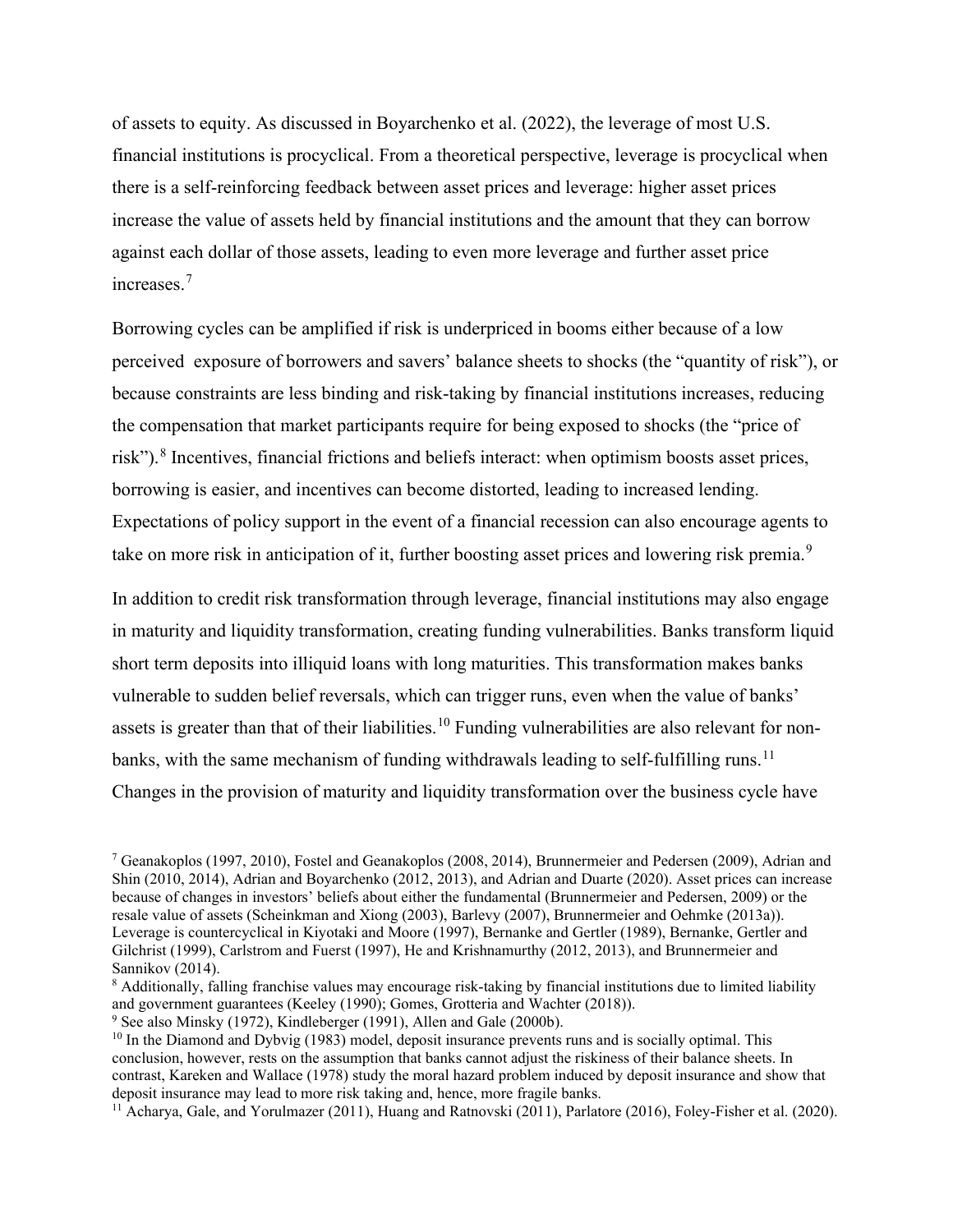not been the subject of many theoretical models, but some work has argued that the ability to issue longer-maturity and, thereby, less runnable debt is impaired during economic downturns, and more so for more levered firms.<sup>12</sup>

The sources of financial vulnerabilities discussed in this section serve as building blocks for models that explore the connection between financial stability and real activity. We discuss these models next.

#### **III. Financial Vulnerabilities and Real Outcomes**

This section reviews how financial vulnerabilities affect the real economy in expansions and especially in recessions. We start by discussing traditional (or "first-generation") treatments of the financial accelerator mechanism, in which leverage amplifies business cycles. We then turn to recent extensions, which highlight how leverage can generate asymmetric macroeconomic tail risks. We then consider additional amplification channels created by maturity and liquidity transformation as well as by equity-financed asset price bubbles.

## **III.1 The Financial Accelerator**

Leverage amplifies and propagates the response of the economy to aggregate shocks. Borrowers must pay a premium when they raise funding to compensate their lenders for taking on credit risk. Because this credit risk depends on borrowers' net worth (or equity) and collateral values, borrowers' balance sheets are a crucial determinant of the credit conditions they face.

If negative shocks lead to more precarious balance sheets, credit terms worsen, forcing borrowers to reduce their debt and level of activity. This retrenchment weakens aggregate economic activity, thus propagating the shock. In addition, persistently lower economic activity depresses asset prices, reducing the value of borrowers' assets, which further magnifies their balance sheet distress. This is the so-called financial accelerator.<sup>[13](#page-6-1)</sup>

The first generation of financial accelerator models focused on non-financial business leverage, but the mechanism they illustrate also applies to other borrowers, such as households and financial

<span id="page-6-0"></span><sup>&</sup>lt;sup>12</sup> See, for example, He and Milbradt (2016).

<span id="page-6-1"></span><sup>&</sup>lt;sup>13</sup> This mechanism was spelled out in the seminal contributions of Bernanke and Gertler (1989), Bernanke et al.

<sup>(1999),</sup> Carlstrom and Fuerst (1997) and Kiyotaki and Moore (1997).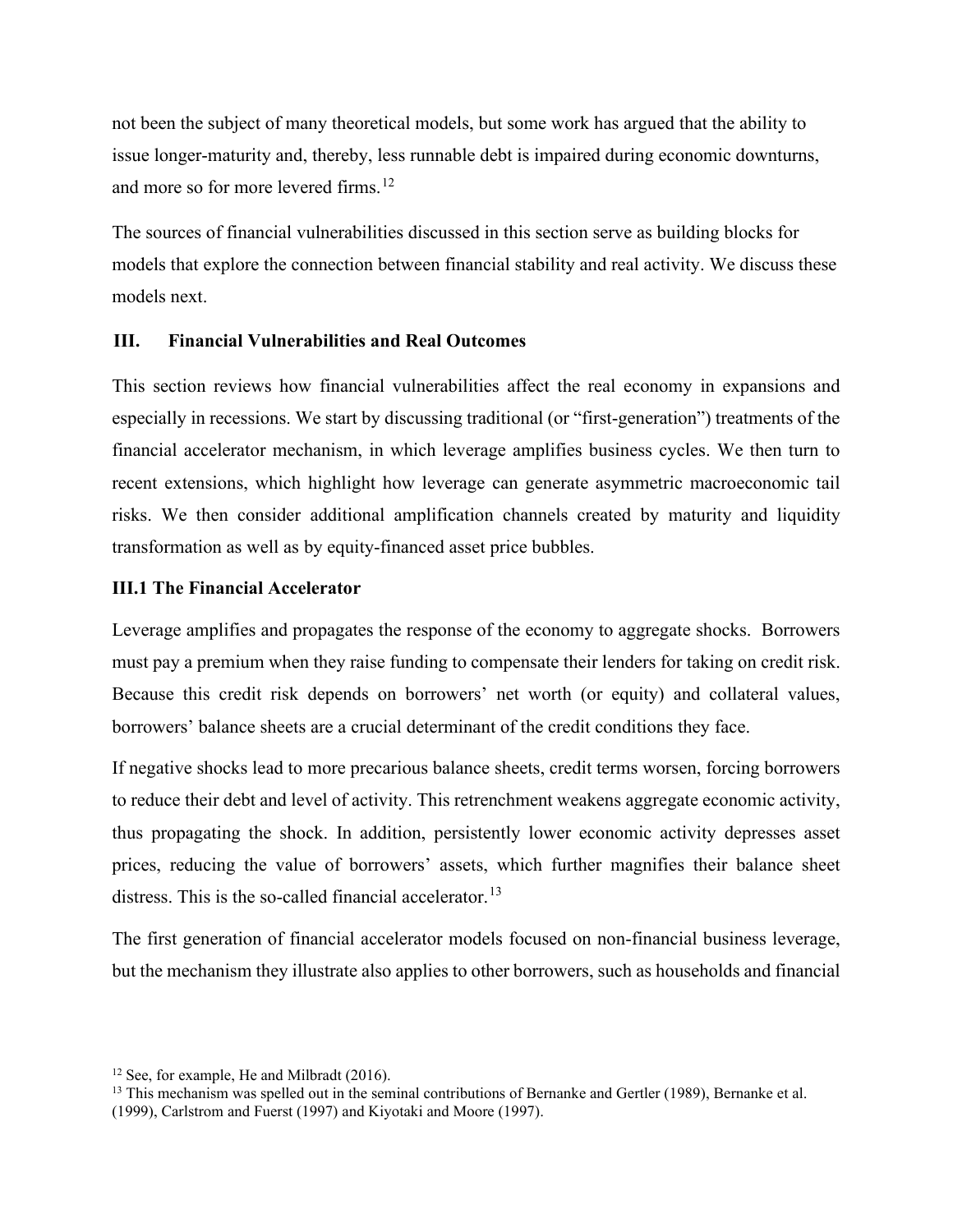institutions.[14](#page-7-0) The financial accelerator also explains why shocks that originate within the financial sector can persistently lower aggregate output and asset prices.<sup>[15](#page-7-1)</sup> Two characteristics of the traditional financial accelerator diverge from what is typically observed about financial vulnerabilities, however. First, these models do not speak to the systematic relationship between financial vulnerabilities and the phases of the business and financial cycles, therefore missing the link between financial vulnerabilities and the risks to the outlook. Second, they do not generate the abrupt financial crises that are the most recognizable manifestations of financial instability.

#### **III.2. Asymmetric Tail Risk**

More recent treatments of the financial accelerator mechanism start from similar economic assumptions but focus on the cumulative effects of macroeconomic shocks on the entire distribution of future economic outcomes, including the possibility of financial crises, and on how those effects depend on the current state of the financial sector.<sup>[16](#page-7-2)</sup> In these models, the economy can be in a "normal" or a "crisis" state depending on financial intermediaries' equity. In the "normal" state, equity is sufficient to absorb moderate shocks. In the "crisis" state, in contrast, even small shocks lead to fire sales, amplifying the adverse feedback loop between lower net worth and lower asset prices. In this environment, therefore, the effect of shocks can depend on financial vulnerabilities. In addition, the theory points to a "volatility paradox:" lower fundamental volatility, as during the Great Moderation, leads to higher leverage, which in turn supports buoyant asset valuations. However, the resulting increase in vulnerabilities can lead to more extreme volatility spikes and macroeconomic disruptions in response to shocks.

## **III.3 Vulnerabilities Other Than Leverage**

<span id="page-7-0"></span><sup>&</sup>lt;sup>14</sup> For models of financial frictions in household mortgage borrowing, see Iacoviello (2005). For models with financial frictions on financial intermediaries, see Gertler and Kiyotaki (2010) and Gertler and Karadi (2011). Holmstrom and Tirole (1997) and Meh and Moran (2010) present models that combine borrowing frictions for both financial and non-financial agents.

<span id="page-7-1"></span><sup>&</sup>lt;sup>15</sup> The models of Jermann and Quadrini (2012), Christiano, Motto and Rostagno (2014), Ajello (2016) and Del Negro et al. (2017) feature so-called "financial" or "risk" shocks. These can be thought of as credit supply shocks since they increase intermediation frictions by worsening agency problems.

<span id="page-7-2"></span><sup>&</sup>lt;sup>16</sup> These "second generation" models focus on nonlinear dynamics rather than on first-order approximations. See for instance, Mendoza (2010), Adrian and Boyarchenko (2012, 2013), He and Krishnamurthy (2013, 2014), Brunnermeier and Sannikov (2014), Akinci and Queralto (Forthcoming), and Akinci et al. (2021).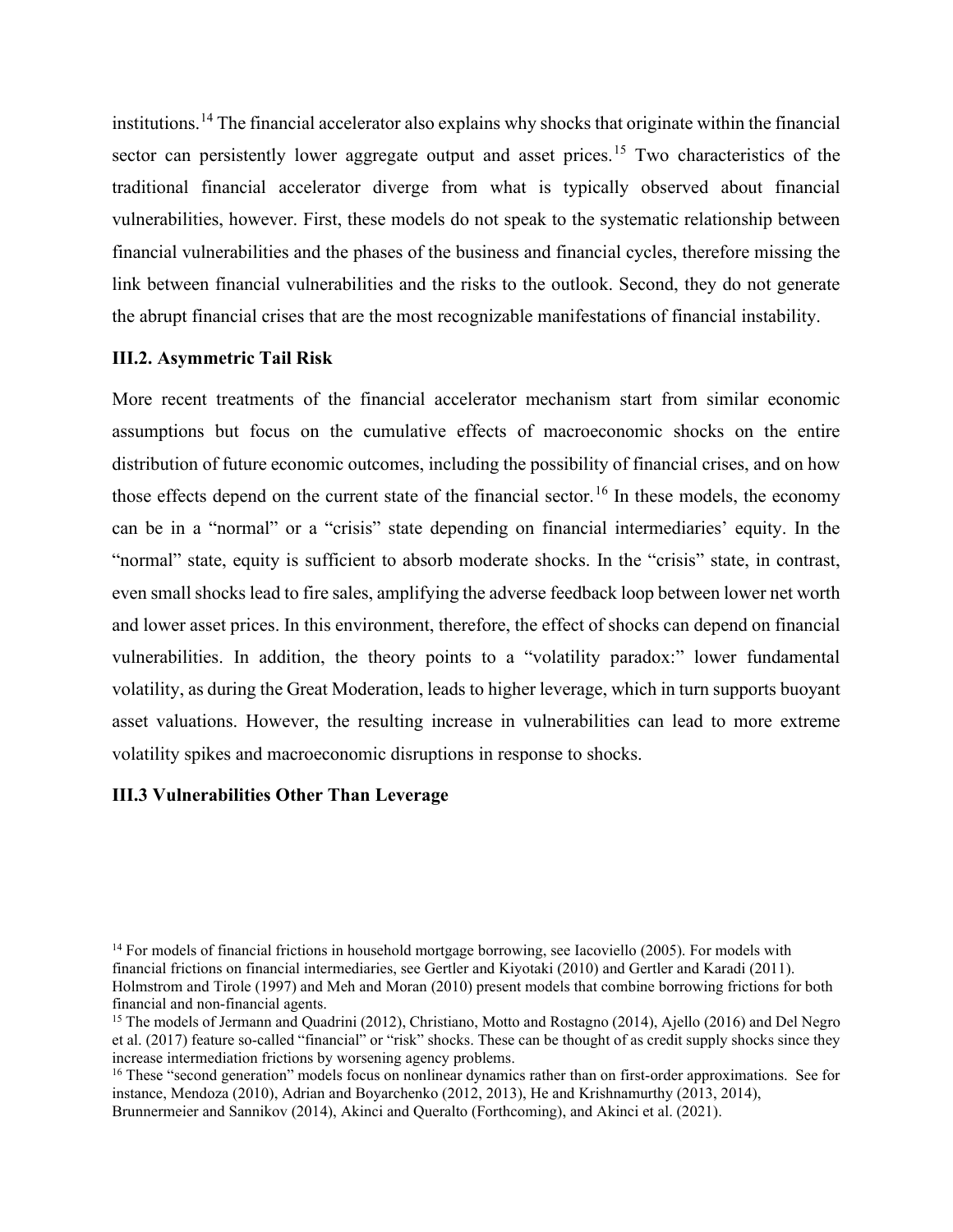The non-linear dynamics described above can be further exacerbated by the possibility of runs, whose sudden and discrete nature is one of the key features of financial crises.<sup>[17](#page-8-0)</sup> In models of the financial accelerator that also feature liquidity and maturity transformation, run risk is higher when intermediaries are highly leveraged, since even small liquidity demand shocks can start a run which then becomes self-fulfilling. Runs can thus interact with standard financial accelerator effects, translating maturity or liquidity mismatch together with leverage into macroeconomic instability.<sup>[18](#page-8-1)</sup>

The interconnected nature of financial systems can also lead to nonlinear amplification. A more interconnected financial system can share risks more efficiently, but this risk-sharing property also facilitates propagation of shocks, opening the door to cascading defaults (the "domino effect"). In this case, the mere fear of individual failures can reduce trade between intermediaries, and hence impair the efficient allocation of liquidity and funding.<sup>[19](#page-8-2)</sup>

Finally, it is unclear if asset price increases financed with equity, rather than debt, create vulnerabilities. On the one hand, asset bubbles may be useful, for instance because they alleviate borrowing constraints, spurring investment and innovation.<sup>[20](#page-8-3)</sup> On the other hand, bubbles are inherently fragile, and might be disruptive when they burst, especially if downward wage rigidity prevents wages from adjusting during the bust, or if interest rates are constrained by the effective lower bound (ELB). $^{21}$  $^{21}$  $^{21}$ 

<span id="page-8-0"></span><sup>&</sup>lt;sup>17</sup> Gertler, Kiyotaki and Prestipino (2020) and Gertler and Kiyotaki (2015) are models of the financial accelerator that include potential bank runs.

<span id="page-8-1"></span><sup>&</sup>lt;sup>18</sup> Gorton and Ordonez (2014, 2020) argue that crises can also arise suddenly when investors shift from presuming that all assets are of high quality to evaluating and sorting them more closely, which uncovers the low credit quality that has built up over time.

<span id="page-8-2"></span><sup>&</sup>lt;sup>19</sup> See Allen and Gale (2000a), Freixas et al. (2000), Shin (2009), Boissay et al. (2016), Nier et al. (2007), Acemoglu, Ozdaglar and Tahbaz-Salehi (2015). Haldane (2009) calls this feature of networks a "robust-but-fragile" property.

<span id="page-8-3"></span><sup>&</sup>lt;sup>20</sup> Samuelson (1958) and Diamond (1965) also show that asset bubbles can be beneficial if savings are excessive ("dynamic inefficiency").

<span id="page-8-4"></span> $^{21}$  For papers discussing the potentially positive effects of bubbles, see Samuelson (1958), Diamond (1965), Martin and Ventura (2012, 2016), Miao, Shen and Wang (2019), Farhi and Tirole (2012b), Morck (2021), Haddad et al. (2020). For papers emphasizing more the negative effects, see e.g. Biswas et al. (2020) and the references cited therein.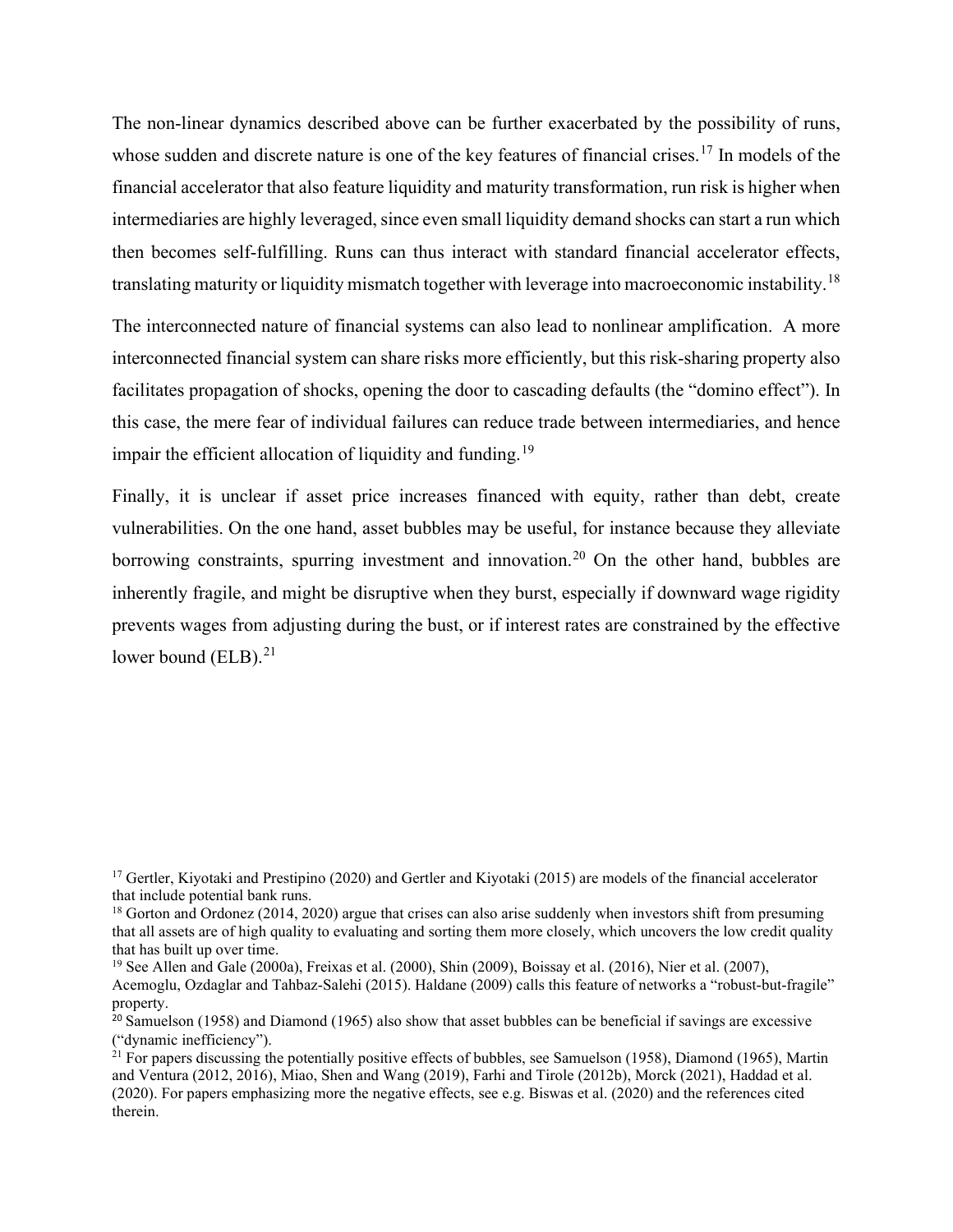## **IV. The Impact of Monetary Policy on Financial Vulnerabilities**

This section reviews theories of how monetary policy can influence the emergence and build-up of financial vulnerabilities described in Section II.<sup>22</sup> A compendium table summarizing the content of Section IV is available in the Appendix.

Many classic theories of monetary policy transmission imply an impact on vulnerabilities as expansionary monetary policy works to lower the price of credit and boost its quantity, thus affecting interest rates and asset prices (the *interest rate and asset price channels*). By lifting asset prices and lowering the price of credit, monetary policy boosts the net worth and financial soundness of borrowers (the *balance sheet channel*), as well as the ability of financial intermediaries to borrow and supply credit (the *bank lending channel*), encouraging risk-taking (through *reach-for-yield*) and the build-up of leverage. Finally, we highlight how policy aimed at affecting market participants' expectations about the macroeconomic outlook (via the *information or signaling channel*) can amplify policy transmission.

## **IV.1 Interest Rate and Asset Price Channels**

Monetary policy works through the *asset-price channel* by affecting the expected path of shortterm rates and future cash flows. In addition, monetary policy can impact risk premia by changing aggregate uncertainty and market participants' perception of risks.

There is no dominant theory of the forces that drive risk premia and the role that monetary policy plays in shaping their dynamics. For instance, in many macro-finance models, the systematic component of monetary policy affects risk premia by influencing the distribution of future macroeconomic outcomes.<sup>[23](#page-9-1)</sup> As discussed later in this section, loose monetary policy can also

<span id="page-9-1"></span><span id="page-9-0"></span><sup>&</sup>lt;sup>22</sup> This paper does not address how monetary policy can partially alleviate the consequences of a financial recession (i.e., "ex-post" policy), and hence reduce the consequences of financial vulnerabilities. The ability of monetary policy to "limit the damage" depends on several factors. On the one hand, easier monetary policy can directly respond to financial stress by boosting asset prices and reducing debt burdens (e.g., Gomes et al. (2016)). On the other hand, the transmission of monetary policy might be impaired if the financial sector does not fully pass-through financing conditions to the rest of the economy, either because of financial institutions' debt overhang (e.g., Wieland and Yang (2020)), or because borrowers can't refinance due to lower asset values (e.g., Alpanda and Zubairy (2019)). In addition, monetary policy might become less effective because private spending becomes less interest rate sensitive, due to uncertainty (Bloom 2014), or to a desire to deleverage. Finally, financial recessions can depress the natural rate of interest, making the ELB a more binding constraint, as in Eggertsson and Krugman (2012). <sup>23</sup> For example, a reduction in the systematic response of monetary policy to inflation might expose longer-term nominal debt claims to more inflation risk, raising the term premium that marker participants require to hold such assets, as in Rudebusch and Swanson (2012), Campbell, Pflueger, Viceira (2020), and Kung (2015).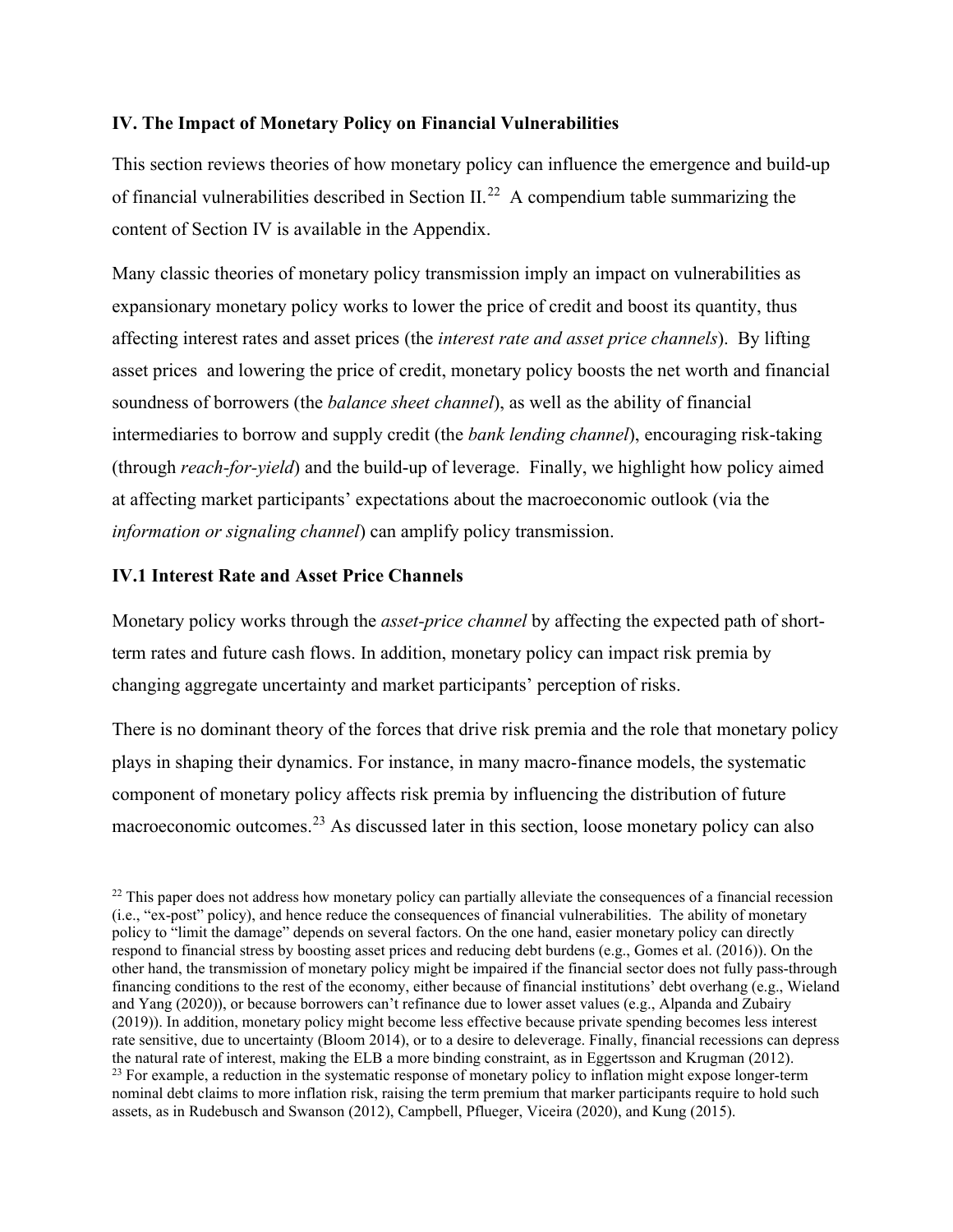indirectly support asset valuations by boosting leverage and the demand for collateral. In some models, a credit expansion fueled by loose monetary policy can also foster an asset price bubble. $24$ 

Monetary policy can also boost asset prices above their fundamentals by influencing the beliefs of market participants who are not fully rational and may become overly optimistic about the outlook during booms and overly pessimistic during downturns.[25](#page-10-1) Monetary policy can also compress risk premia by redistributing wealth between agents with different propensities to take on risk: easier policy can lower risk premia by boosting the value of the portfolios of wealthy, leveraged market participants. Such investors tend to be more optimistic or less risk-averse than the average investor and ultimately bid up risky asset valuations by requiring a lower premium to increase their holdings. $26$ 

#### **IV.2 Balance Sheet Channel**

The literature on the balance sheet channel focuses on the effect of monetary policy on the balance sheet of borrowers and on their demand for credit. In the financial accelerator models described in section III, the net effect of monetary policy on financial vulnerabilities via the balance sheet channel is ambiguous. On the one hand, easier monetary policy may lead to a build-up of financial vulnerabilities by encouraging debt issuance, as market participants borrow against higher asset valuations to finance their purchase of long-maturity, illiquid, or risky assets. On the other, lower interest rates and the associated higher output and inflation can facilitate the deleveraging of indebted firms or financial intermediaries, and/or refinancing of their existing debt at lower rates, reducing vulnerabilities. $27$ 

<span id="page-10-0"></span> $24$  In Allen and Gale (2010), lenders have limited information and control over how investors use borrowed funds. Investors therefore can take on profitable leveraged bets on risky assets, bidding up their price above fundamentals, while shifting risk on the lenders' balance sheet. Generally, monetary models of asset price bubbles suggest that tighter monetary policy and higher borrowing costs reduce the size of bubbles and their macroeconomic consequences. In Dong, Miao, and Wang (2020) and Biswas, Hanson, and Phan (2020), for instance, tighter monetary policy can reduce the volatility of the bubble and prevent prolonged economic recessions once the bubble bursts. Gali (2014, 2021) reaches the opposite conclusion in a model in which the short-term policy rate helps pin down the growth rate of asset price bubbles, finding that systematic tightening in response to a rational asset price bubble can increase its volatility. This result, however, appears to rely on an arbitrary equilibrium selection (Miao, Shen and Wang (2019)).

<span id="page-10-1"></span> $25$  For instance, Krishanmurthy and Li (2020).

<span id="page-10-2"></span><sup>&</sup>lt;sup>26</sup> For instance, Kekre and Lenel (2020).

<span id="page-10-3"></span> $^{27}$  In the first-generation models described in section III.1, leverage decreases in response to monetary policy easing, at least in the short run, effectively reducing balance sheet vulnerabilities despite the increase in debt issuance.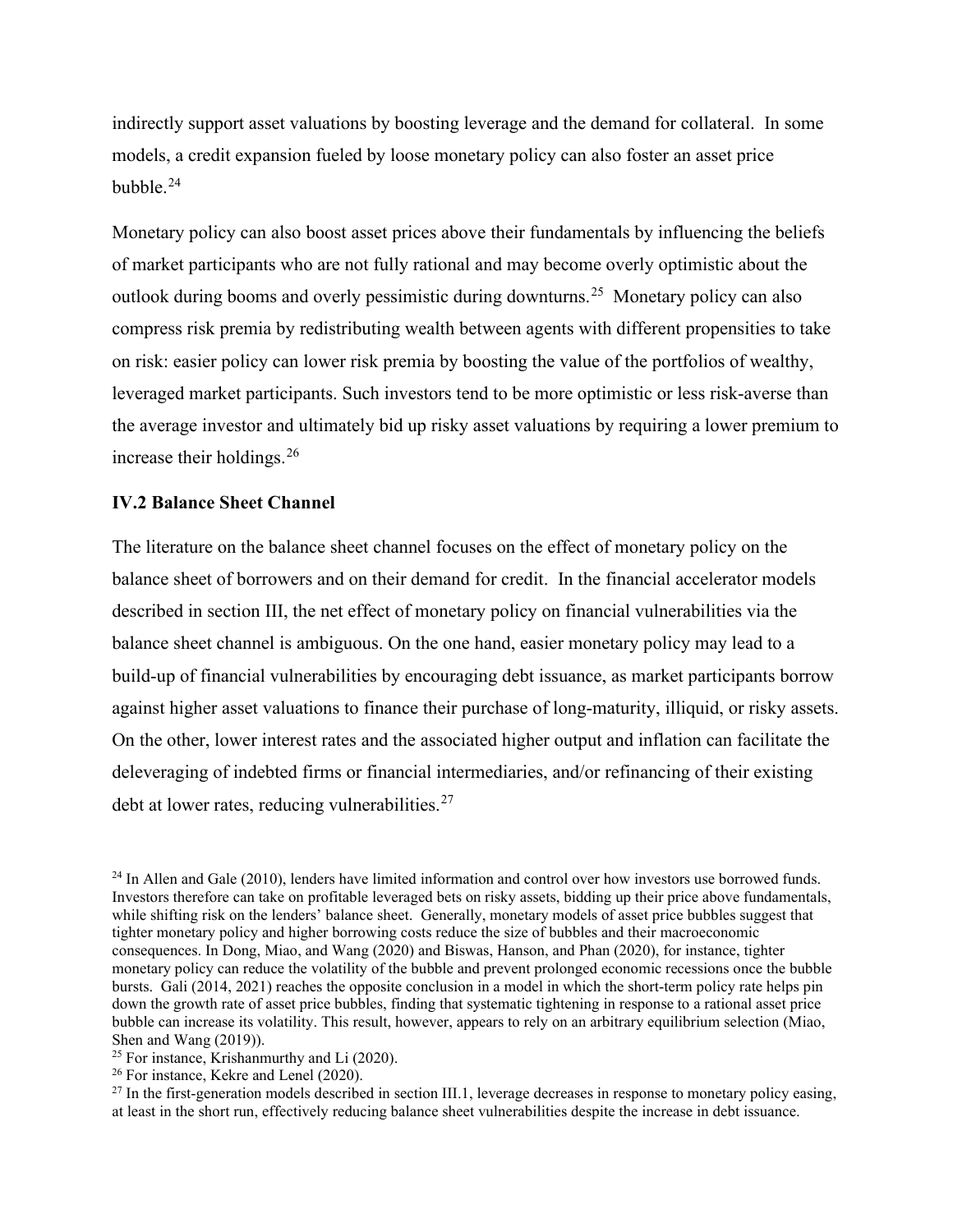The models with tail risk reviewed in section III.2 highlight additional channels through which monetary policy might seed crises. Such models imply that transmission of easier monetary policy via the balance sheet channel increases net vulnerabilities and risks to the real outlook.<sup>28</sup> Lower real interest rates, while improving financial conditions, boosting asset valuations and supporting real activity in the short run, can encourage a gradual increase in risky lending to the private sector, and an endogenous build-up of leverage that makes the system more vulnerable in the longer-run.<sup>[29](#page-11-1)</sup>

Monetary policy might also prove less effective as a macroeconomic stabilization tool if the economy becomes over-leveraged. As policymakers ease the monetary policy stance in response to a deteriorating macroeconomic outlook, borrowers issue debt and set aside increasing resources to service it, thereby transferring wealth to lenders who are more likely to save than to consume. In the medium run, such transfers dampen the effect of monetary policy easing on aggregate spending.<sup>30</sup> Under this premise, accommodative monetary policy is likely to increase financial vulnerabilities, as it raises the debt servicing burden while failing to boost indebted demand, increasing the odds that the economy will further underperform as policy becomes constrained at the ELB.

### **IV.3 Bank Lending Channel and Reach-for-Yield**

The literature on the bank lending channel focuses on the effect of monetary policy on the supply of bank credit.[31](#page-11-3) Banks engage in credit and maturity transformation by borrowing funds at shorter maturities and extending risky longer-maturity loans. Accommodative monetary policy reduces the cost of funding for banks, and thus may increase reliance on debt by banks and by the nonfinancial sector, encouraging the build-up of vulnerabilities that stem from credit and maturity transformation.[32](#page-11-4)

<span id="page-11-0"></span><sup>&</sup>lt;sup>28</sup> See for example Akinci, Benigno, Del Negro and Queralto (2021), and recent extensions that assume deviations from rational expectations such as Krishnamurthy and Li (2020). Most of these models assume flexible prices and thus ignore inflation. One recent exception is Adrian and Duarte (2020).

<span id="page-11-1"></span> $^{29}$  In their model with tail risk, Coimbra and Rey (2020) find that this result depends on overall financing conditions: lower real interest rates stimulate investment and entry by less levered financial institutions when initial interest rates are high—thus reducing vulnerabilities. Lower real interest rates instead can induce risk shifting and stimulate entry by more levered financial institutions when initial interest rates are low—thus increasing vulnerabilities. 30 Mian, Straub, and Sufi (forthcoming).

<span id="page-11-3"></span><span id="page-11-2"></span><sup>&</sup>lt;sup>31</sup> Bernanke and Blinder (1988).

<span id="page-11-4"></span><sup>32</sup> Stein (2012).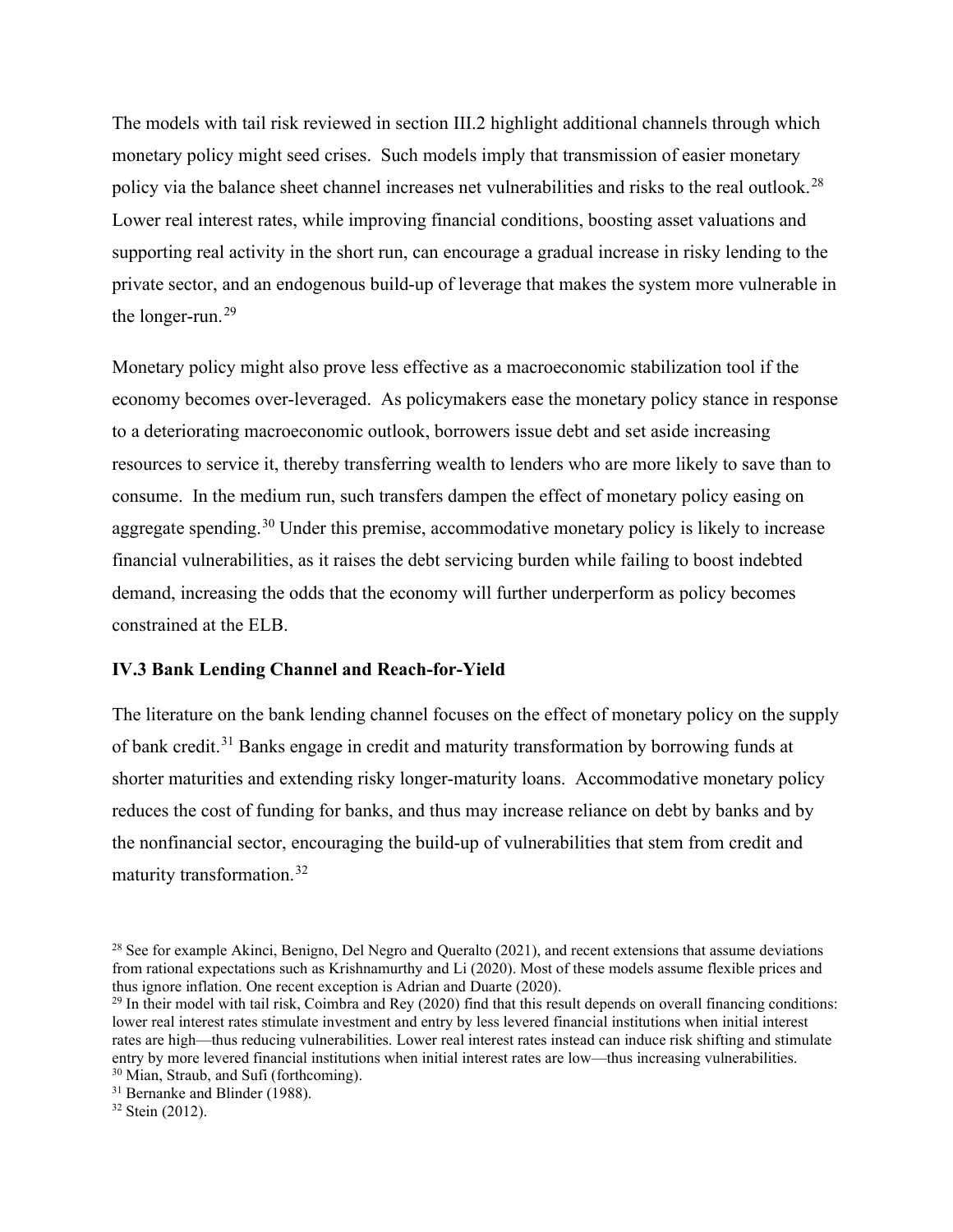Banks and, more generally, investors can exhibit "reach-for-yield" behavior when they increase the risk of their portfolio with the objective of partially offsetting the income loss from low rates. Easier monetary policy may reduce bank net interest margins, potentially leading to an easing of bank lending standards and an increase in risk-taking.<sup>33</sup> In the short run, a higher propensity to take risk reduces the cost of funding real activity and can support the macroeconomic outlook. In this respect reach-for-yield is arguably part of the standard transmission of monetary policy.<sup>[34](#page-12-1)</sup>

However, reach-for-yield can increase financial vulnerabilities through the balance sheet of lenders, insofar as risky projects deliver disappointing returns and trigger fire sales and bankruptcies as the macroeconomic outlook deteriorates. At the same time, reach-for-yield may reduce vulnerabilities on the balance sheets of borrowers, as relaxed credit standards provide borrowers with increased flexibility in response to adverse shocks.

An important share of borrowing and lending takes place in nonbank financial institutions, which may exhibit similar behavior to banks but can be more prone to excessive leverage and risktaking, partly because they are less affected by regulatory requirements than traditional banks. That said, few models are able to rationalize reach-for-yield behavior without institutional or regulatory constraints. For example, endowments or sovereign funds are often required to pay out (no more than) the expected yield on their portfolio.<sup>35</sup> When interest rates fall, the portfolio yield drops and investors face a reduction in payouts. Rebalancing portfolios toward riskier assets with a higher expected return can mitigate the drop in payouts.<sup>36</sup> Other theories emphasize agency issues—e.g., mutual funds may seek to attract naïve retail investors by

<span id="page-12-1"></span><span id="page-12-0"></span><sup>33</sup> Banks' balance sheets are also exposed to funding (or liquidity) risk. Banks hold reserves and other liquid assets as a precautionary buffer, trading off loan profits and insurance against sudden withdrawals of deposits. Lower interest rates reduce both banks' cost of funding and the return on safe assets. On the one hand, accommodative monetary policy can help banks that face liquidity shortages by easing their financing conditions and reducing liquidity risk. On the other hand, lower returns on safe assets may encourage reach-for-yield, as banks rebalance their portfolios toward more profitable risky assets thereby increasing leverage and maturity risk (Dreschler, Schnabl, and Savov (2018), Bianchi and Bigio (forthcoming)).

<span id="page-12-3"></span><span id="page-12-2"></span><sup>&</sup>lt;sup>34</sup> Dell'Ariccia, Laeven, and Marquez (2010), De Groot (2014), and Silva (2016) also discuss the effect of monetary policy easing on financial institutions' risk-taking and portfolio rebalancing toward riskier assets.  $35$  Campbell and Sigalov (2021).

<sup>&</sup>lt;sup>36</sup> This effect is stronger when interest rates are low because the payout constraint is more likely to bind.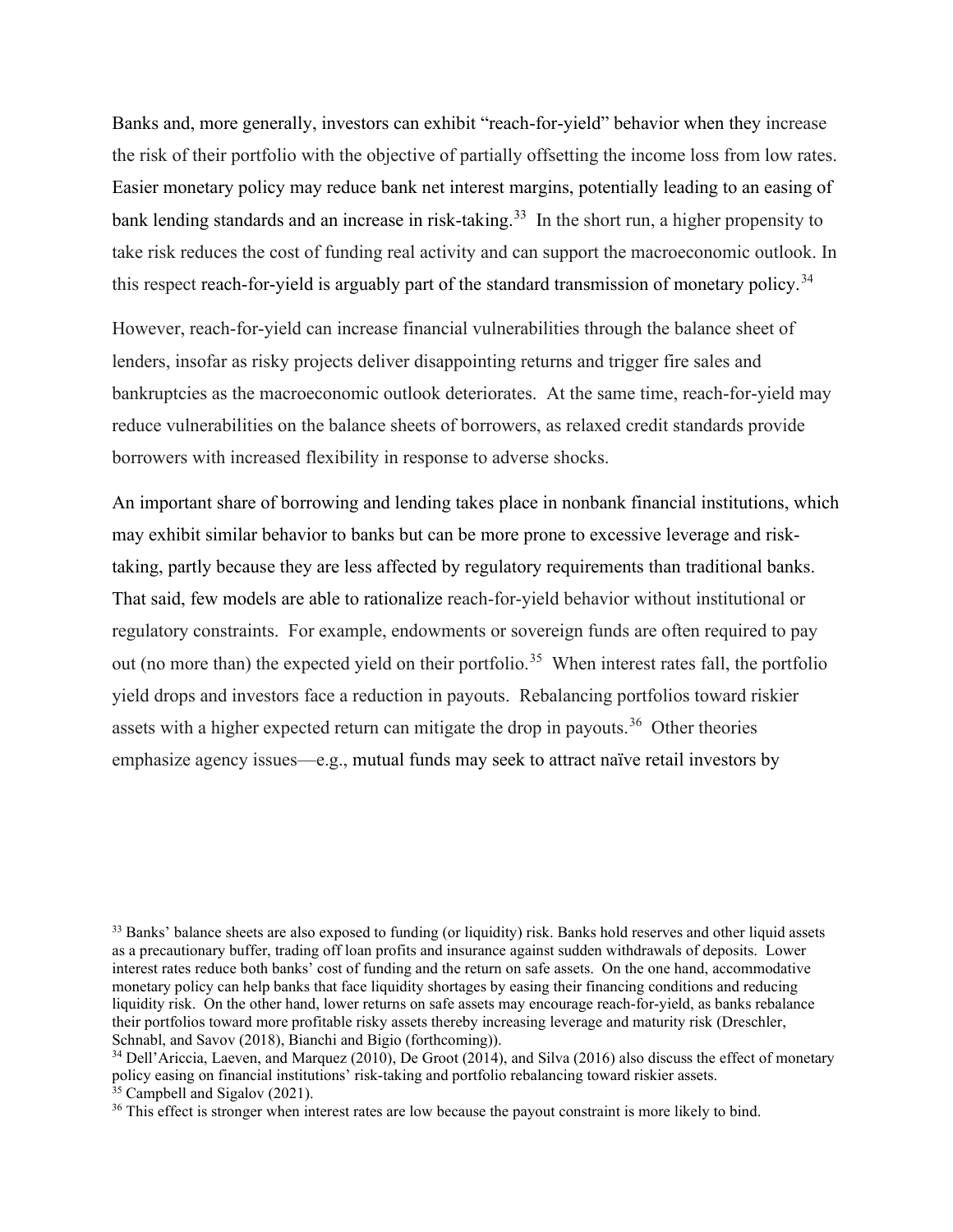displaying a high yield—often in combination with deviations from rationality, such as nominal illusion.[37](#page-13-0)

While low yields may encourage portfolio rebalancing toward riskier assets, lower interest rates are likely to lead to reach-for-yield only if institutional constraints remain static and investors fail to learn or to refine their investment strategies. Moreover, reach-for-yield behavior might be amplified when interest rates are expected to remain persistently low, for instance due to secular declines in r\*, rather than to cyclical changes connected with monetary policy stabilization.

## **IV.4 Expectations and Signaling Channels**

An additional channel through which monetary policy may affect vulnerabilities is by shaping market participants' expectations about future macroeconomic outcomes and about the future stance of monetary policy. In both cases, forward guidance might reinforce the channels of transmission described in this section, through lower levels of interest rates and lower uncertainty about future monetary policy decisions. More broadly, the monetary policy regime shapes these expectations powerfully: a monetary policy that responds strongly to the real outlook and financial conditions, in particular if it is perceived to respond asymmetrically to declines in asset values, can lead to risk underpricing, more risk-taking, and in the end increased vulnerabilities.<sup>[38](#page-13-1)</sup> On the contrary, a policy that does not respond as strongly to the real outlook and financial conditions may discourage leverage excessively, and may increase vulnerabilities by making debt less sustainable.<sup>[39](#page-13-2)</sup>

#### **V. Conclusions and gaps in the literature**

Most of the theoretical models remain somewhat stylized, abstracting from important features of the economy. First, most models abstract from inflation dynamics and simplify the monetary

<span id="page-13-0"></span><sup>&</sup>lt;sup>37</sup> Retail investors may be attracted by high advertised yield because they do not fully understand the risk that accompanies those yields, or they may be anchored to higher rates due to historical reference points (Lian et al. (2019)). The spread between the risky rate and the risk-free rate may also be more salient when rates are low (e.g., a 5% return is more attractive relative to a 1% return than 10% is relative to 6%). Mutual funds or hedge funds may also reach-for-yield because lower interest rates affect the likelihood of beating their benchmark and hence influence their fees (Rajan, 2005). Underwater insurance companies and pension funds may take more risk in order to cover their funding shortfall. Banks may also have incentives to take on more risk because of lower franchise value in a world where interest rates (or the slope of the yield curve) are low. Martinez-Miera and Repullo (2017) show that a savings glut that leads to lower interest rates causes an expansion of "low monitoring" lending with higher risk overall.

<span id="page-13-1"></span><sup>38</sup> Bordo and Jeanne (2002), Borio and Lowe (2002), Diamond and Rajan (2012), Farhi and Tirole (2012a).

<span id="page-13-2"></span><sup>39</sup> Bornstein and Lorenzoni (2018), Korinek and Jeanne (2020). See also Koenig (2013) and Sheedy (2014).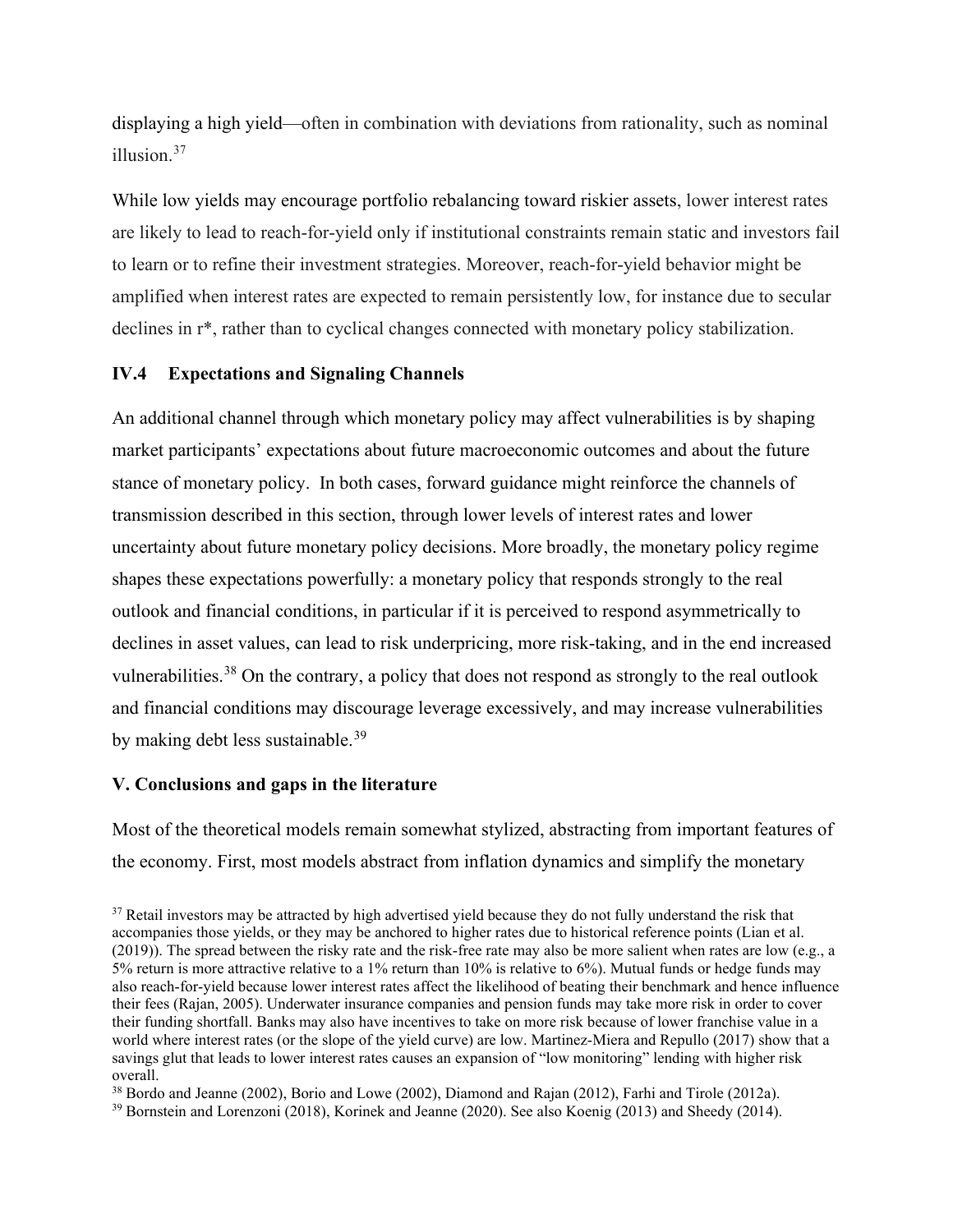environment. Second, most macro-financial frameworks focus on a single representative intermediary, subject to a specific financial constraint, thus ignoring the diversity of financial entities that exist in the U.S., and the unique features of each type of institutions. Third, quantitative models of the interactions between financial vulnerabilities and real outcomes are in their infancy. For example, most models do not capture the predictability of financial crises documented in the empirical literature.

Fourth, monetary policy has theoretically ambiguous effects on financial vulnerabilities. Low interest rates can help firms improve their balance sheets and increase their credit worthiness. However, they may also spur the accumulation of leverage and encourage reach-for-yield behavior. The theoretical models reviewed here tend to showcase the effects of policy on vulnerabilities in isolation rather than discussing their net contributions or assessing tradeoffs across different types of vulnerabilities. Overall, while most theoretical mechanisms discussed above imply that easier monetary policy tends to increase vulnerabilities, the strength of this relationship also depends on the level of financial regulation and the state of macroprudential policy, and on the economic outlook. Moreover, even if monetary policy unambiguously increases vulnerabilities, this may be desirable if the level of vulnerabilities is inefficiently low in the first place, for instance in the early stage of a recovery.

Finally, there is limited theoretical work on how financial vulnerabilities accumulate over durations longer than the business cycle, thus abstracting from the longer horizons of financial cycles that have been identified in the empirical literature. Understanding this asynchronicity between the financial and business cycles could be crucial for a full evaluation of the effect of monetary policy on financial vulnerabilities.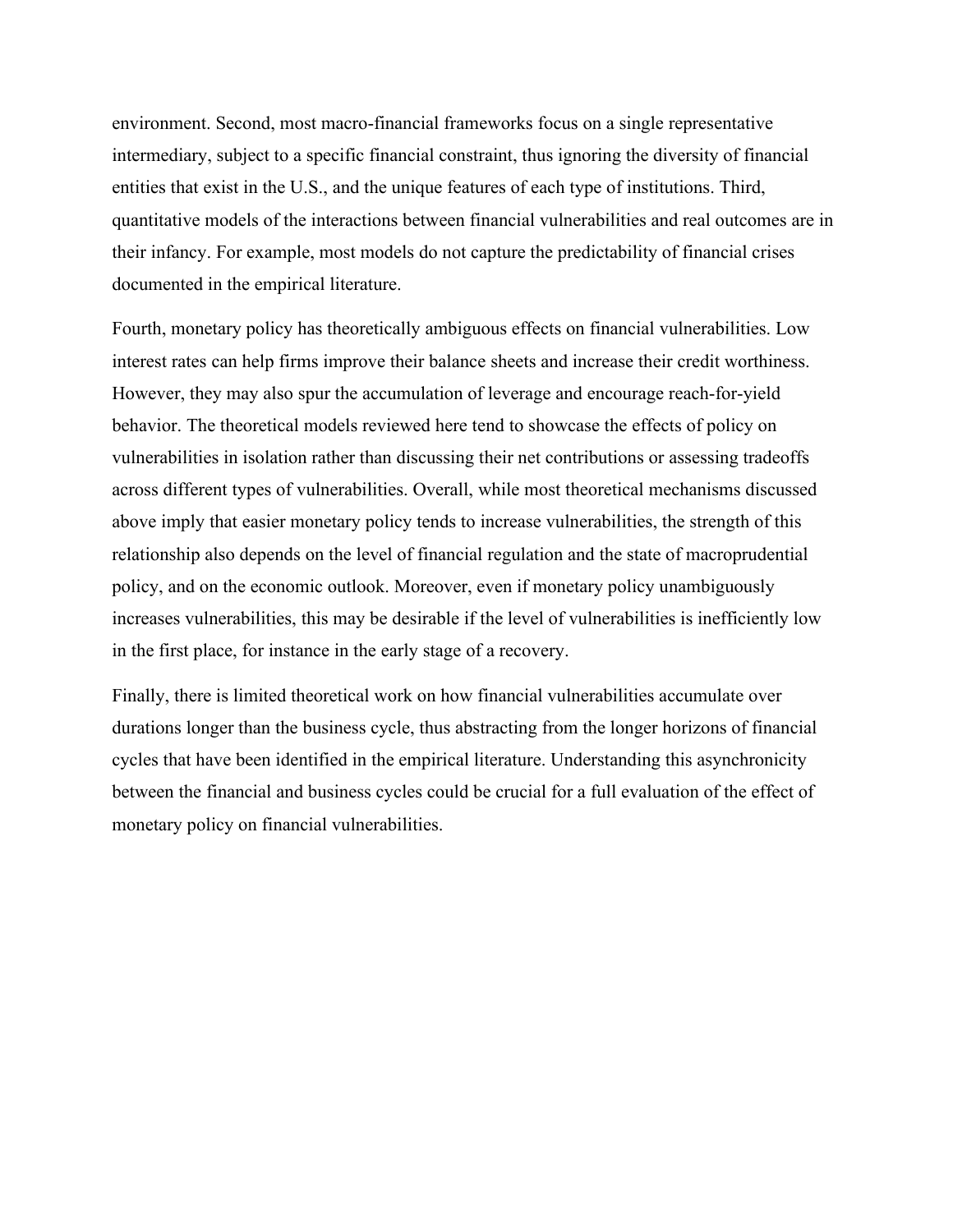## **Glossary**

- **Financial instability** is the propensity of the financial system—defined broadly to include financial intermediaries, financial markets, payment systems and the central bank —to amplify negative shocks that originate in the real economy or to be a source of shocks itself, both with large negative consequences for the macroeconomy. A stable financial system can withstand most shocks with minimal added disruptions to the real economy.
- **Financial vulnerabilities** are features of the financial system that make it less stable. They represent exposures to shocks and evolve over time at frequencies that potentially differ from those of business cycles.
- **Financial conditions** provide a timely indicator of the current state of the business and financial cycles and are distinct from financial vulnerabilities. Whether financial conditions are accommodative or tight may not have direct bearing on whether a financial system is stable or unstable.
- **Net financial vulnerabilities** are those vulnerabilities that remain after taking into account the regulatory and supervisory environments.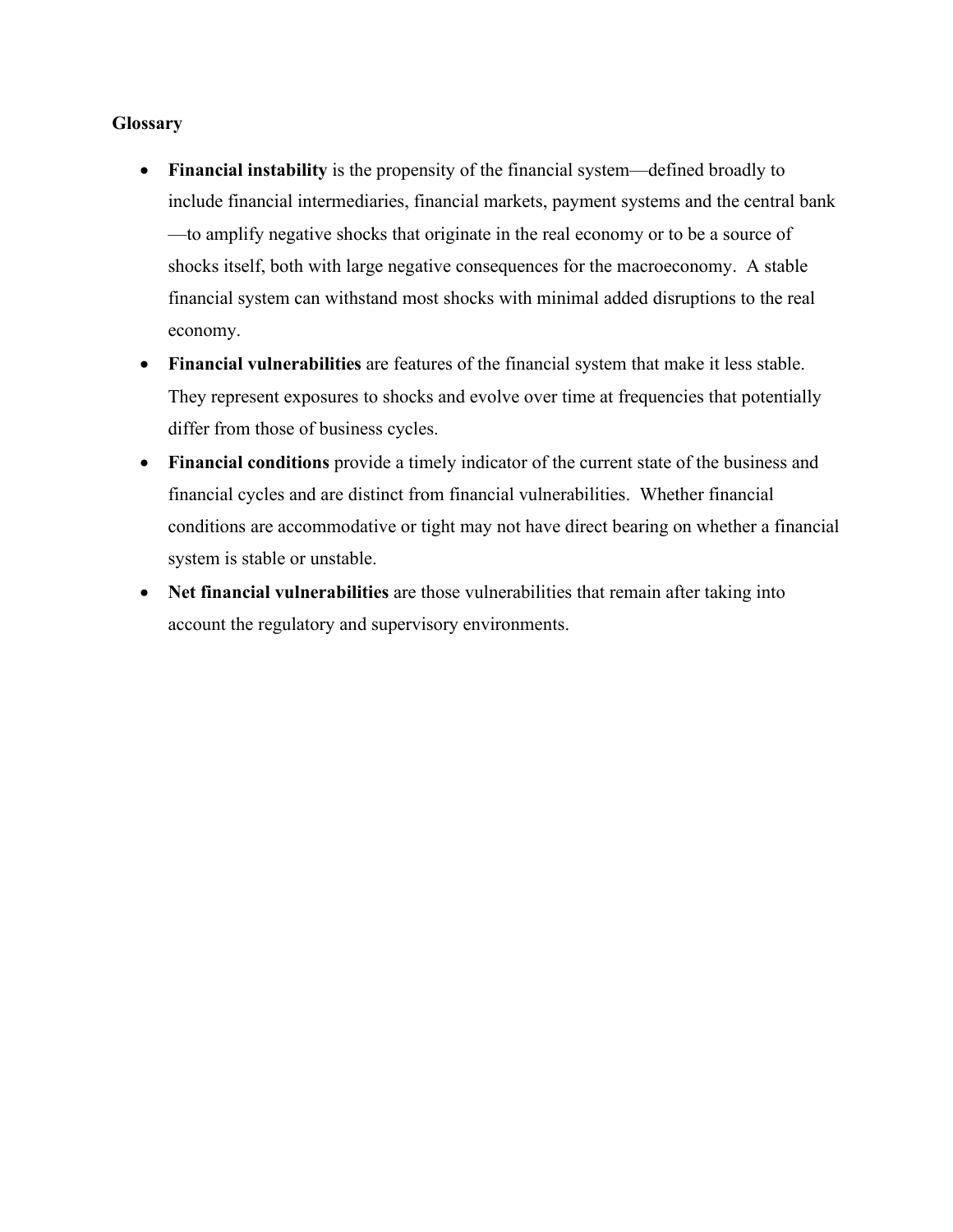|                                                            | <b>Contributions</b>                                                                                                | <b>Affected Vulnerabilities</b>      | <b>Effect of Policy Easing</b>                                                                                                                                                                                                                                                                                                                                                                                                                                            |  |  |
|------------------------------------------------------------|---------------------------------------------------------------------------------------------------------------------|--------------------------------------|---------------------------------------------------------------------------------------------------------------------------------------------------------------------------------------------------------------------------------------------------------------------------------------------------------------------------------------------------------------------------------------------------------------------------------------------------------------------------|--|--|
| Models of Systematic Monetary Policy and Risk Premia       |                                                                                                                     |                                      |                                                                                                                                                                                                                                                                                                                                                                                                                                                                           |  |  |
|                                                            | Rudebusch and Swanson<br>$(2012)$ , Campbell,<br>Pflueger, Viceira (2020),<br>Kung (2015), Gourio<br>and Ngo (2020) | <b>Asset Valuations</b>              | Ambiguous: A lower Taylor rule coefficient<br>on inflation might expose nominal debt assets<br>to increased inflation risk, increasing nominal<br>term premium. Conversely, a stronger<br>response of policy to real variables could<br>compress real risk premia. ELB acts as a<br>constraint to systematic stabilization of<br>disinflationary demand shocks-for which<br>nominal bonds are a hedge-and can<br>contribute to the compression of nominal<br>term premia. |  |  |
|                                                            | Models with Financial Accelerator                                                                                   |                                      |                                                                                                                                                                                                                                                                                                                                                                                                                                                                           |  |  |
|                                                            | Literature inspired by<br>Kiyotaki and Moore<br>(1997), Bernanke,<br>Gertler, Gilchrist (1999)                      | <b>Asset Valuations</b>              | Increase: Monetary policy easing can support<br>asset valuations by encouraging lending and<br>the demand for collateral assets. Higher<br>collateral value further boosts lending and<br>economic activity (see Balance Sheet<br>Channel below for the effect on leverage).                                                                                                                                                                                              |  |  |
|                                                            |                                                                                                                     | <b>Models of Asset Price Bubbles</b> |                                                                                                                                                                                                                                                                                                                                                                                                                                                                           |  |  |
| <b>Interest Rate</b><br>and Asset Price<br><b>Channels</b> | Allen and Gale (2010)                                                                                               | <b>Asset Valuations</b>              | Increase: If lenders have limited information<br>and control over how investors use borrowed<br>funds, low rates encourage investors to take<br>on profitable leveraged bets on risky assets,<br>bidding up their price above fundamentals<br>while shifting risk on lenders' balance sheets.                                                                                                                                                                             |  |  |
|                                                            | Dong, Miao, and Wang<br>(2020), Biswas, Hanson,<br>Phan (2020)                                                      | <b>Asset Valuations</b>              | Increase: Borrowers subject to credit<br>constraints value bubbles because they are<br>liquid and can be used as store of value to<br>take on future investment opportunities when<br>credit is scarce. Higher inflation can erode<br>borrowers' net worth, tighten credit<br>constraints, and fuel the bubble. Easier<br>policy, by boosting inflation, increases the<br>size of the bubble.                                                                             |  |  |
|                                                            | Galí (2014, 2021)                                                                                                   | <b>Asset Valuations</b>              | Decrease: Systematic policy easing lowers<br>asset returns and decreases the growth rate<br>and volatility of bubbles.                                                                                                                                                                                                                                                                                                                                                    |  |  |
|                                                            | <b>Models with Non-Rational Beliefs</b>                                                                             |                                      |                                                                                                                                                                                                                                                                                                                                                                                                                                                                           |  |  |
|                                                            | Krishanmurthy and Li<br>(2020)                                                                                      | <b>Asset Valuations</b>              | Increase: Monetary policy may boost asset<br>prices above fundamentals by influencing<br>beliefs of investors, who become overly<br>optimistic about the outlook during booms<br>and too pessimistic during downturns.                                                                                                                                                                                                                                                    |  |  |
|                                                            | Models of Asset Prices and Inequality                                                                               |                                      |                                                                                                                                                                                                                                                                                                                                                                                                                                                                           |  |  |

# **Table. Transmission Mechanisms of Monetary Policy to Financial Vulnerabilities**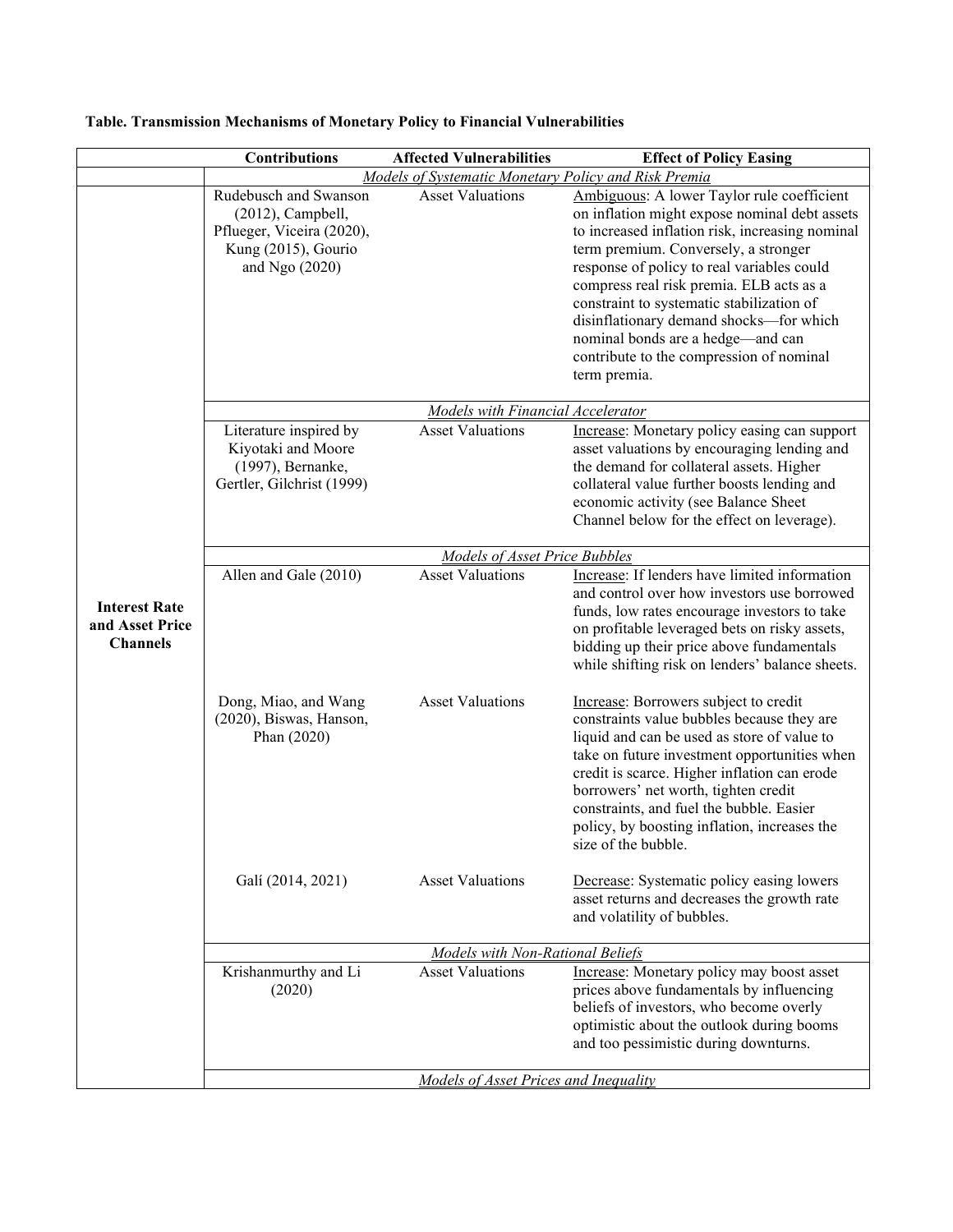|                                 | Kekre and Lenel                                                                                | <b>Asset Valuations</b>                         | Increase: Monetary policy can compress risk                                                                                                                                                                                                                                                                                                                                                                                                                                     |  |
|---------------------------------|------------------------------------------------------------------------------------------------|-------------------------------------------------|---------------------------------------------------------------------------------------------------------------------------------------------------------------------------------------------------------------------------------------------------------------------------------------------------------------------------------------------------------------------------------------------------------------------------------------------------------------------------------|--|
|                                 | (Forthcoming)                                                                                  |                                                 | premia by redistributing wealth to rich,                                                                                                                                                                                                                                                                                                                                                                                                                                        |  |
|                                 |                                                                                                |                                                 | leveraged market participants who are more                                                                                                                                                                                                                                                                                                                                                                                                                                      |  |
|                                 |                                                                                                |                                                 | prone to take risk.                                                                                                                                                                                                                                                                                                                                                                                                                                                             |  |
|                                 | <b>Contributions</b>                                                                           | <b>Affected Vulnerabilities</b>                 | <b>Effect of Policy Easing</b>                                                                                                                                                                                                                                                                                                                                                                                                                                                  |  |
|                                 | Models with Financial Accelerator                                                              |                                                 |                                                                                                                                                                                                                                                                                                                                                                                                                                                                                 |  |
|                                 | Literature inspired by<br>Kiyotaki and Moore<br>(1997), Bernanke,<br>Gertler, Gilchrist (1999) | Non-Financial Leverage                          | Ambiguous: Easier monetary policy may lead<br>to a build-up of financial vulnerabilities by<br>encouraging debt issuance, as market<br>participants borrow against higher asset<br>valuations to finance long-maturity, illiquid,                                                                                                                                                                                                                                               |  |
|                                 |                                                                                                |                                                 | or risky assets. Conversely, lower interest<br>rates, together with the associated higher<br>output and inflation, can also facilitate<br>deleveraging and/or refinancing of existing<br>debt at lower rates, reducing vulnerabilities.                                                                                                                                                                                                                                         |  |
|                                 |                                                                                                | Models with Financial Accelerator and Tail Risk |                                                                                                                                                                                                                                                                                                                                                                                                                                                                                 |  |
|                                 | Akinci, Benigno, Del                                                                           | Non-Financial and                               | Increase (longer-term): Lower real interest                                                                                                                                                                                                                                                                                                                                                                                                                                     |  |
|                                 | Negro and Queralto<br>(2021)                                                                   | Financial Leverage                              | rates, while improving financial conditions,<br>boosting asset valuations and supporting real                                                                                                                                                                                                                                                                                                                                                                                   |  |
|                                 | Krishnamurthy and Li                                                                           |                                                 | activity in the short run, can encourage a                                                                                                                                                                                                                                                                                                                                                                                                                                      |  |
|                                 | (2021)                                                                                         |                                                 | gradual increase in risky lending to the                                                                                                                                                                                                                                                                                                                                                                                                                                        |  |
|                                 | Adrian and Duarte                                                                              |                                                 | private sector, and an endogenous build-up of                                                                                                                                                                                                                                                                                                                                                                                                                                   |  |
| <b>Balance Sheet</b><br>Channel | (2020)                                                                                         |                                                 | leverage that makes the system more<br>vulnerable to shocks in the longer run.                                                                                                                                                                                                                                                                                                                                                                                                  |  |
|                                 | Coimbra and Rey (2020)                                                                         | Non-Financial and<br>Financial Leverage         | Ambiguous: When interest rates are initially<br>high, lower real interest rates stimulate<br>investment and entry by less levered financial<br>institutions when initial interest rates are<br>high-thus reducing vulnerabilities. When<br>interest rates are initially low, lower interest<br>rates instead can induce risk shifting and<br>stimulates entry by more levered financial<br>institutions when initial interest rates are<br>low—thus increasing vulnerabilities. |  |
|                                 | <b>Models with Inequality</b>                                                                  |                                                 |                                                                                                                                                                                                                                                                                                                                                                                                                                                                                 |  |
|                                 | Mian, Straub, and Sufi<br>(forthcoming)                                                        | Non-Financial Leverage                          | Increase: Easier policy in response to a<br>deteriorating outlook encourages borrowers to<br>issue debt and set aside increasing resources<br>to service it, thereby transferring wealth to<br>lenders who are more likely to save than to<br>consume. As leverage vulnerabilities rise, r*<br>falls and monetary policy proves less<br>effective as a macroeconomic stabilization<br>tool.                                                                                     |  |
|                                 |                                                                                                |                                                 |                                                                                                                                                                                                                                                                                                                                                                                                                                                                                 |  |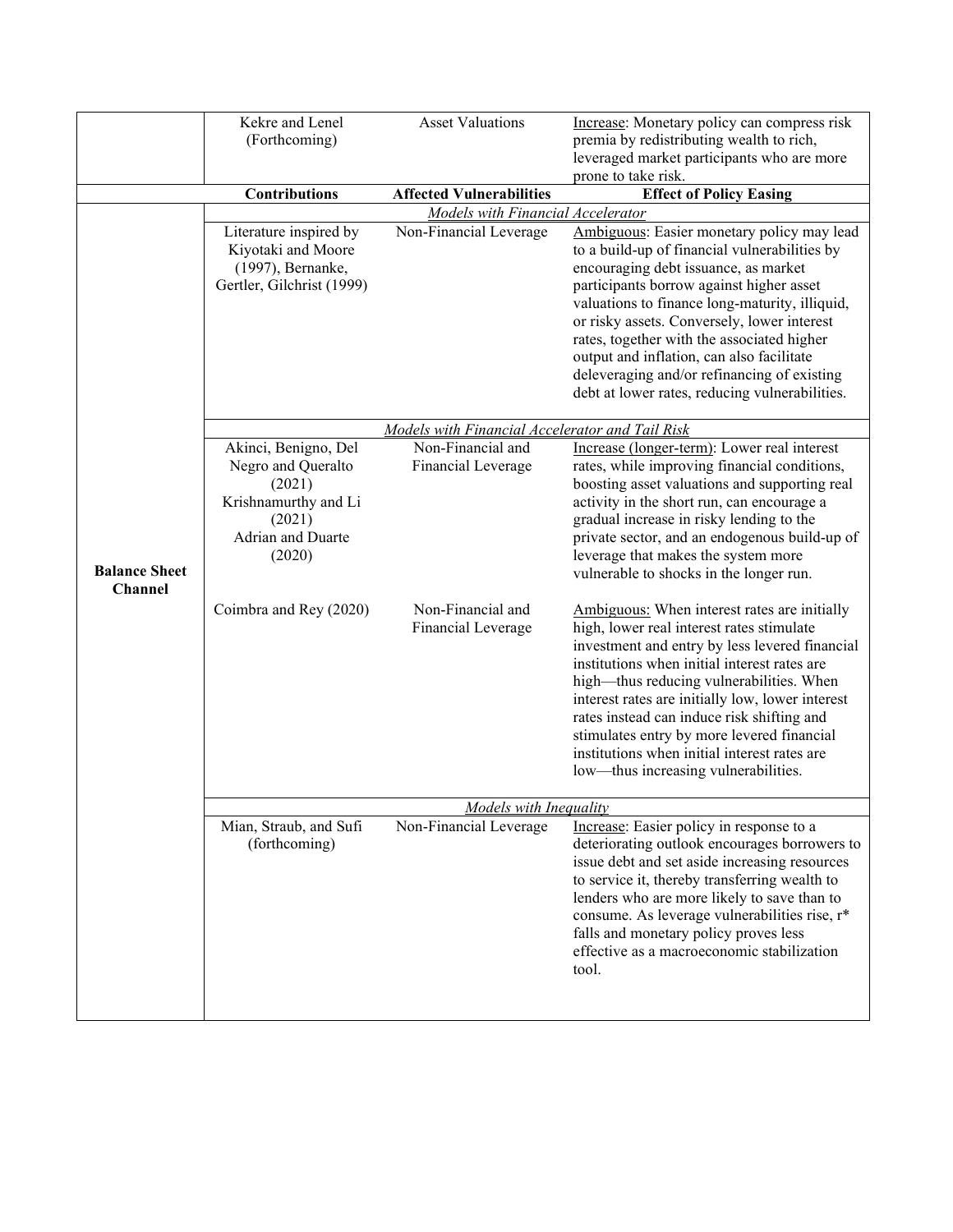|                                | <b>Contributions</b>                                                                                         | <b>Affected Vulnerabilities</b>                                  | <b>Effect of Policy Easing</b>                                                                                                                                                                                                                                                                                                                                                                                                                         |
|--------------------------------|--------------------------------------------------------------------------------------------------------------|------------------------------------------------------------------|--------------------------------------------------------------------------------------------------------------------------------------------------------------------------------------------------------------------------------------------------------------------------------------------------------------------------------------------------------------------------------------------------------------------------------------------------------|
| <b>Bank Lending</b><br>Channel | Bernanke and Blinder<br>(1988)<br>Stein (2012)                                                               | Financial Leverage                                               | Increase: Accommodative monetary policy<br>reduces the cost of funding and thus may<br>increase reliance on debt by banks and by the<br>nonfinancial sector, encouraging the build-up<br>of vulnerabilities that stem from credit and<br>maturity transformation                                                                                                                                                                                       |
|                                | Dell'Ariccia, Laeven,<br>and Marquez (2010), De<br>Groot (2014), and Silva<br>(2016)                         | Financial Leverage,<br>Maturity, and Liquidity<br>Transformation | Increase: Easier monetary policy may reduce<br>bank net interest margins, potentially leading<br>to easier bank lending standards and more<br>risk-taking.                                                                                                                                                                                                                                                                                             |
|                                | <b>Models with Liquidity Risk</b>                                                                            |                                                                  |                                                                                                                                                                                                                                                                                                                                                                                                                                                        |
|                                | Dreschler, Schnabl, and<br>Savov (2018), Bianchi<br>and Bigio (forthcoming)                                  | Financial Leverage and<br><b>Liquidity Transformation</b>        | Ambiguous: Accommodative monetary<br>policy can help banks that face liquidity<br>shortages by easing their financing conditions<br>and reducing liquidity risk. Alternately,<br>lower returns on safe assets may encourage<br>reach-for-yield, as banks rebalance their<br>portfolios toward more profitable risky assets<br>thereby increasing leverage and maturity risk                                                                            |
| Reach-for-yield                |                                                                                                              |                                                                  |                                                                                                                                                                                                                                                                                                                                                                                                                                                        |
|                                |                                                                                                              |                                                                  | Models with Regulatory Constraints, Agency Frictions, or Non-Rational Beliefs                                                                                                                                                                                                                                                                                                                                                                          |
|                                | Campbell and Sigalov<br>(2021), Lian et al.<br>(2019), Rajan (2005),<br>Martinez-Miera and<br>Repullo (2017) | Financial Leverage,<br>Maturity, and Liquidity<br>Transformation | Increase: Increased risk-taking occurs in low-<br>rate environments as rebalancing portfolios<br>toward riskier assets with a higher expected<br>return can mitigate the drop in portfolio<br>returns.                                                                                                                                                                                                                                                 |
|                                |                                                                                                              |                                                                  | Reach-for-yield might increase with lower<br>rates if:<br>- funds' payout constraints are likely to bind<br>due to nominal hurdle rates,<br>- investors' expectations are anchored to<br>historical higher returns,<br>- mutual funds pursue higher returns to beat<br>their benchmark and earn fees.<br>- franchise value of banks decreases and they<br>bet on risky investments for resurrection.<br>Interest rates that are structurally low might |
|                                |                                                                                                              |                                                                  | affect reach for yield more than temporary<br>monetary policy accommodation.                                                                                                                                                                                                                                                                                                                                                                           |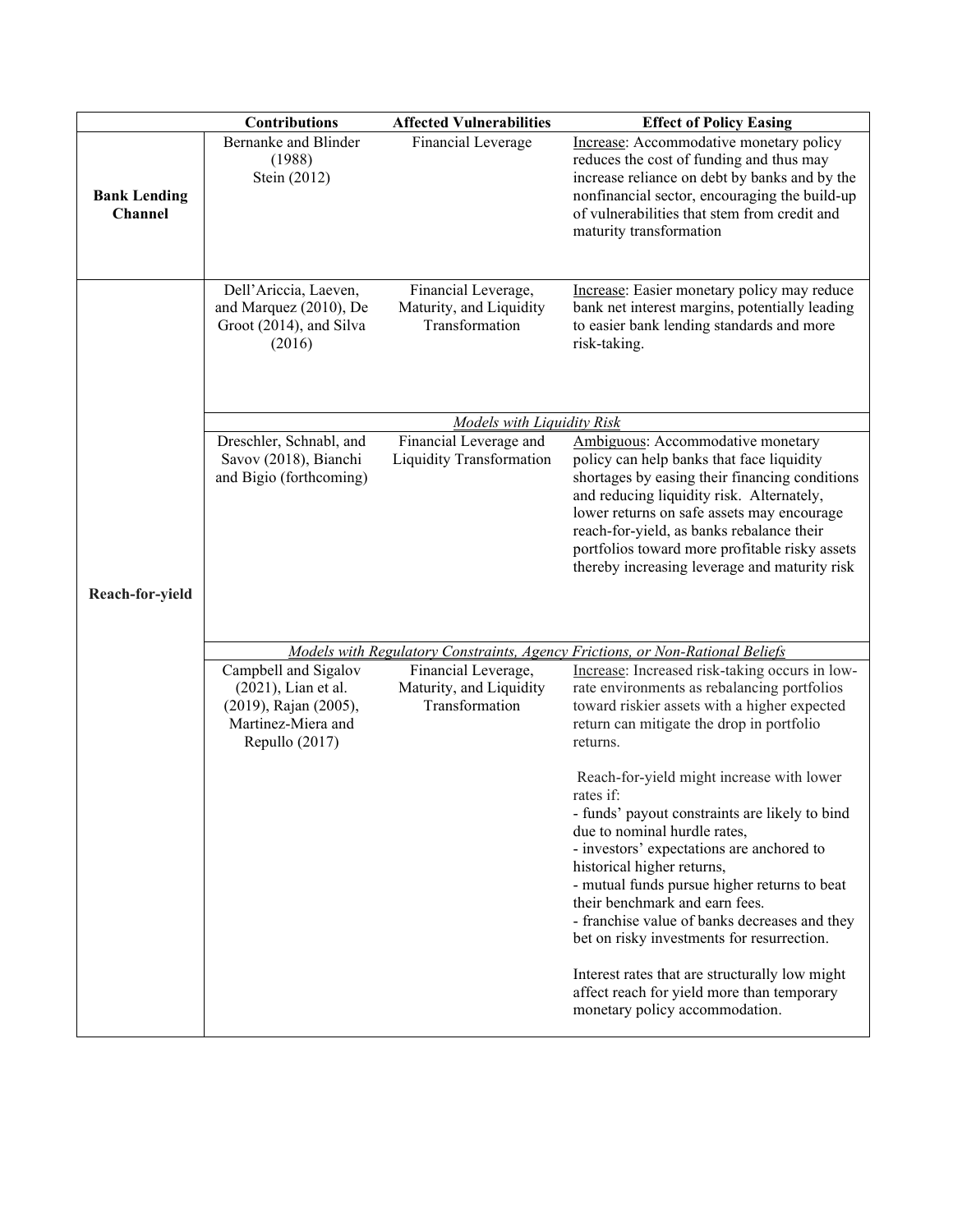|                     | Bordo and Jeanne          | All | Amplification of other channels: Monetary    |
|---------------------|---------------------------|-----|----------------------------------------------|
|                     | $(2002)$ , Diamond and    |     | policy may affect vulnerabilities by shaping |
|                     | Rajan (2012), Bornstein   |     | expectations about future macro outcomes     |
| <b>Expectations</b> | and Lorenzoni (2018),     |     | and about the future stance of policy.       |
| and Signaling       | Korinek and Jeanne        |     | Forward guidance might reinforce the         |
| <b>Channels</b>     | $(2020)$ , Benigno et al. |     | channels of transmission described above,    |
|                     | (2013)                    |     | through lower levels of interest rates and   |
|                     |                           |     | lower uncertainty not just about current but |
|                     |                           |     | also future monetary policy decisions.       |
|                     |                           |     |                                              |

## **References**

Acemoglu, D., Ozdaglar, A., and Tahbaz-Salehi, A. (2015). Systemic Risk and Stability in Financial Networks. *American Economic Review* 105(2), 564-608.

Acharya, V., Gale, D., and Yorulmazer, T. (2011). Rollover Risk and Market Freezes. *The Journal of Finance* 66(4), 1177-1209.

Adrian, T. and Boyarchenko, N. (2012). Intermediary Leverage Cycles and Financial Stability. *Federal Reserve Bank of New York Staff Report 567*.

Adrian, T. and Boyarchenko, N. (2013). Intermediary Balance Sheets. *Federal Reserve Bank of New York Staff Report 651.*

Adrian, T. and Duarte, F. M. (2020). Financial Vulnerability and Monetary Policy. *Federal Reserve Bank of New York Staff Report 804.* 

Adrian, T. and Liang, N. (2018) Monetary policy, financial conditions, and financial stability. *International Journal of Central Banking* 14(1), 73-131.

Adrian, T. and Shin, H. S. (2010). Liquidity and Leverage. *Journal of Financial Intermediation* 19(3), 418-437.

Adrian, T. and Shin, H. S. (2014). Procyclical Leverage and Value-at-Risk. *The Review of Financial Studies* 27(2), 373-403.

Ajello, A. (2016). Financial Intermediation, Investment Dynamics, and Business Cycle Fluctuations. *American Economic Review* 106(8), 2256-2303.

Akinci, O., Benigno, G., Del Negro, M., and Queraltó, A. (2021). The Financial (In)Stability Real Interest Rate, R\*. *Federal Reserve Bank of New York Staff Report 946.*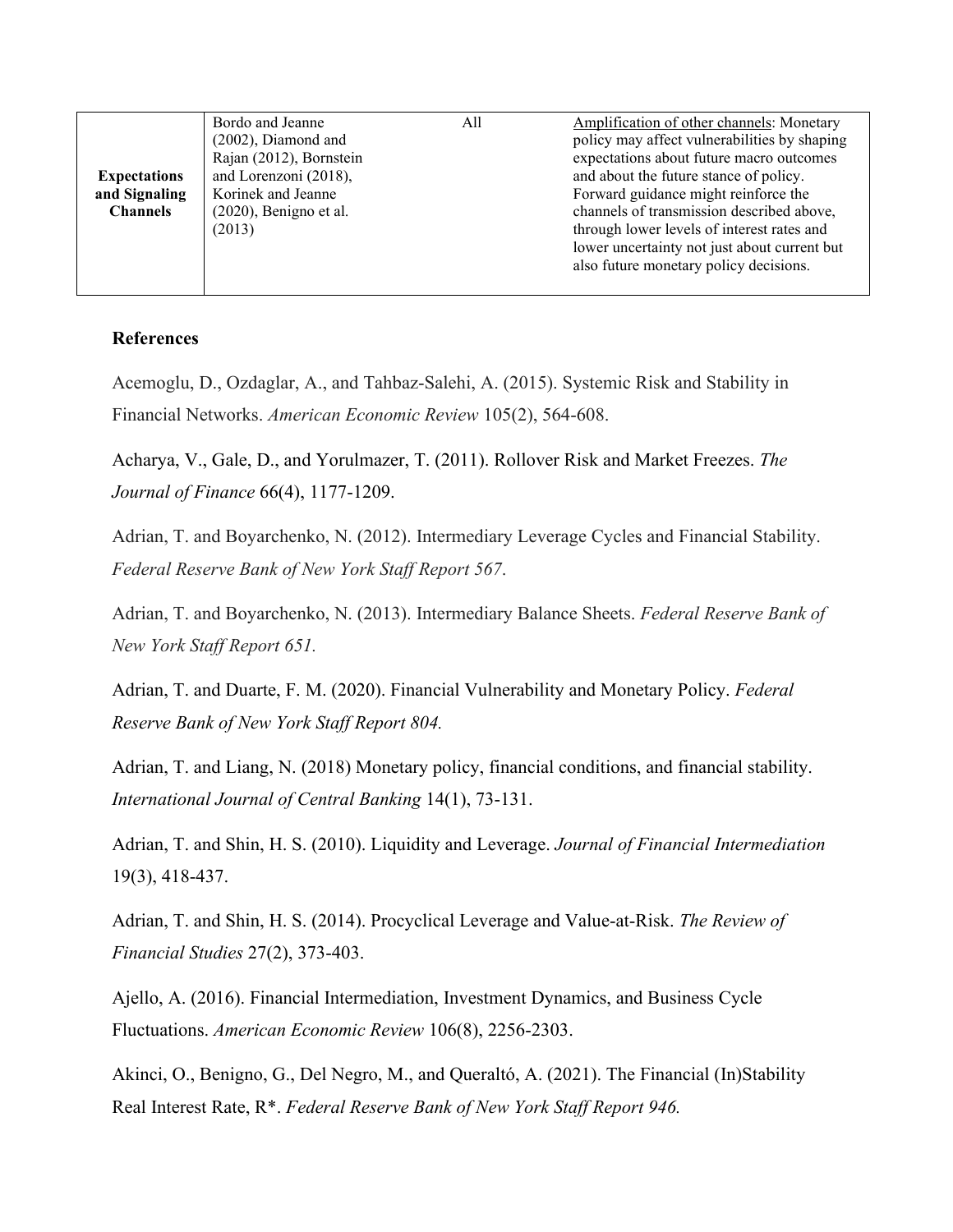Akinci, O. and Queraltó, A. (Forthcoming). Credit spreads, financial crises, and macroprudential policy, *American Economic Journal: Macroeconomics*.

Allen, F. and Gale, D. (2000a). Financial Contagion. *Journal of Political Economy* 108(1), 1-33.

Allen, F. and Gale, D. (2000b). Bubbles and Crises. *Economic Journal* 110(460), 236-55.

Allen, F. and Gale, D. (2010). Asset Price Bubbles and Monetary Policy. *Wharton Working Papers* 01-26.

Alpanda, S. and Zubairy, S. (2019). Household Debt Overhang and Transmission of Monetary Policy. *Journal of Money, Credit and Banking* 51(5), 1265-1307.

Barlevy, G. (2007). Economic Theory and Asset Bubbles. *Economic Perspectives* 31(3).

Benigno, G., Chen, H., Otrok, C., Rebucci, A., and Young, E. R. (2013). Financial crises and macro-prudential policies. *Journal of International Economics* 89, 453-470.

Bernanke, B. S. and Blinder, A. S. (1988). Credit, Money, and Aggregate Demand. *The American Economic Review* 78, 435-439.

Bernanke, B. S. and Gertler, M. (1989). Agency Costs, Net Worth, and Business Fluctuations. *The American Economic Review* 79(1), 14-31.

Bernanke, B. S., Gertler, M., and Gilchrist, S. (1999). The Financial Accelerator in a Quantitative Business Cycle Framework. *Handbook of Macroeconomics* 1, 1341-1393.

Bianchi, J. and Bigio, S. (Forthcoming). Banks, liquidity management and monetary policy. *Econometrica*.

Biswas, S., Hanson, A., and Phan, T. (2020). Bubbly Recessions. *American Economic Journal: Macroeconomics* 12(4), 33-70*.* 

Bloom, N. (2014). Fluctuations in Uncertainty. *Journal of Economic Perspectives* 28(2), 153- 176.

Boissay, F., Collard, F., and Smets, F. (2016). Booms and Banking Crises. *Journal of Political Economy* 124(2), 489-538.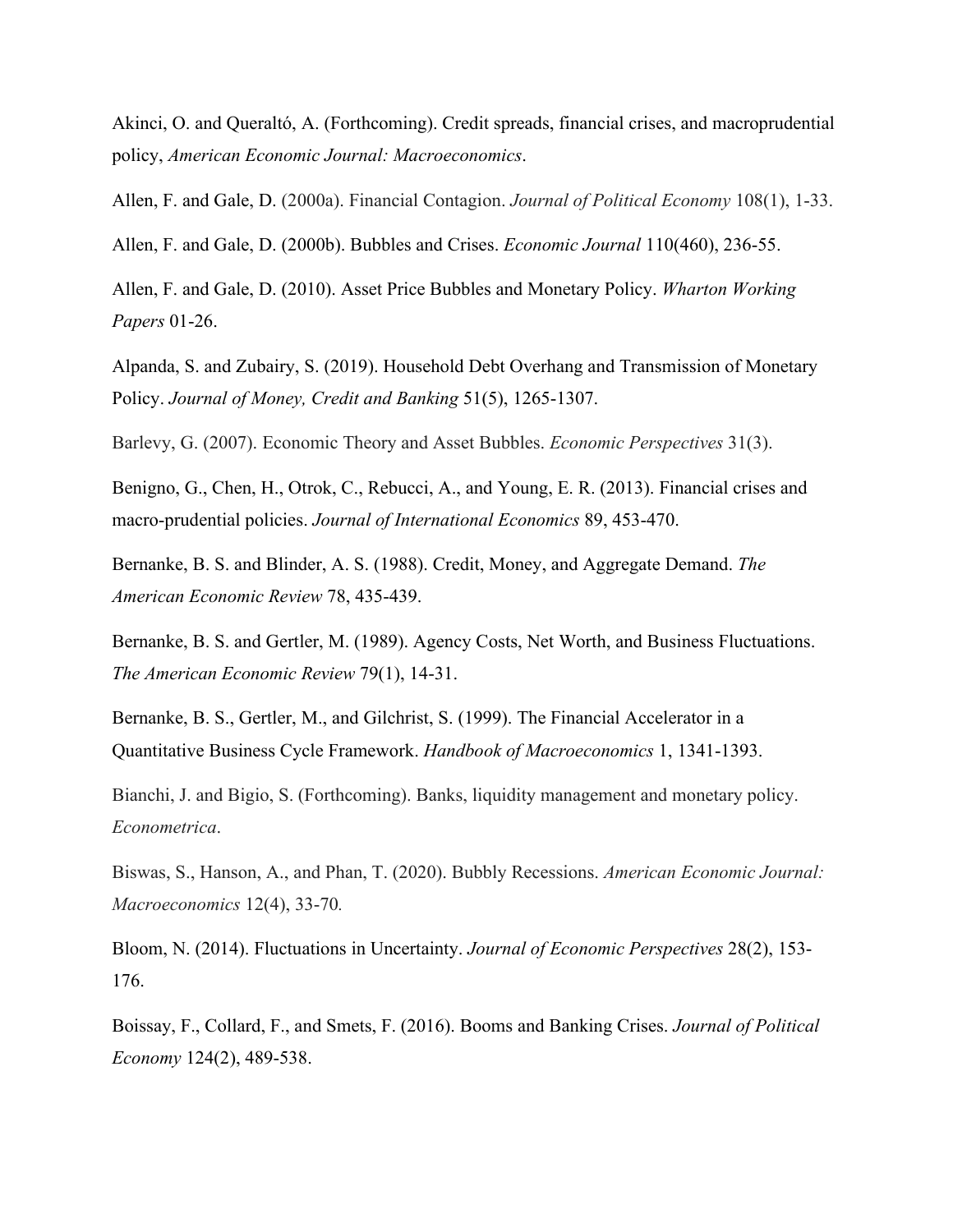Bolton, P., Santos, T., and Scheinkman, J. A. (2021): Savings Gluts and Financial Fragility. *The Review of Financial Studies* 34(3), 1408-1444.

Bordalo, P., Gennaioli, N., and Shleifer, A. (2018). Diagnostic Expectations and Credit Cycles. *The Journal of Finance* 73(1), 199-227.

Bordalo, P., Gennaioli, N., and Shleifer, A. (2021). Real Credit Cycles. *NBER Working Papers 28416.*

Bordo, M. and Jeanne, O. (2002), Monetary Policy and Asset Prices: Does 'Benign Neglect' Make Sense?. *International Finance* 5(2), 139-164.

Borio, C. and Lowe, P. (2002). Asset Prices, Financial and Monetary Stability: Exploring the Nexus. *BIS Working Paper no 114.* 

Bornstein, G. and Lorenzoni, G. (2018). Moral Hazard Misconceptions: The Case of the Greenspan Put. *IMF Economic Review* 66(2), 251-286.

Boyarchenko, N., Giovanni F., and Moritz S. (2022). Financial Stability Considerations for Monetary Policy: Empirical Evidence. *FEDS Papers*

Boz, E. and Mendoza, E. (2014). Financial Innovation, the Discovery of Risk, and the U.S. Credit Crisis. *Journal of Monetary Economics* 62, 1-22.

Brunnermeier, M. K. and Oehmke, M. (2013). Bubbles, Financial Crises, and Systemic Risk. *Handbook of the Economics of Finance* 2, 1221-1288.

Brunnermeier, M. K. and Pedersen, L. H. (2009). Market Liquidity and Funding Liquidity. *Review of Financial Studies* 22(6), 2201-2238.

Brunnermeier, M. K. and Sannikov, Y. (2014). A Macroeconomic Model with a Financial Sector. *American Economic Review* 104(2), 379-421.

Campbell J. Y., Pflueger C., and Viceira L. M. (2020). Macroeconomic drivers of bond and equity risks. *Journal of Political Economy* 128(8), 3148-3185.

Campbell J. Y. and Sigalov R. (2021). Portfolio Choice with Sustainable Spending: A Model of Reaching for Yield. *Journal of Financial Economics*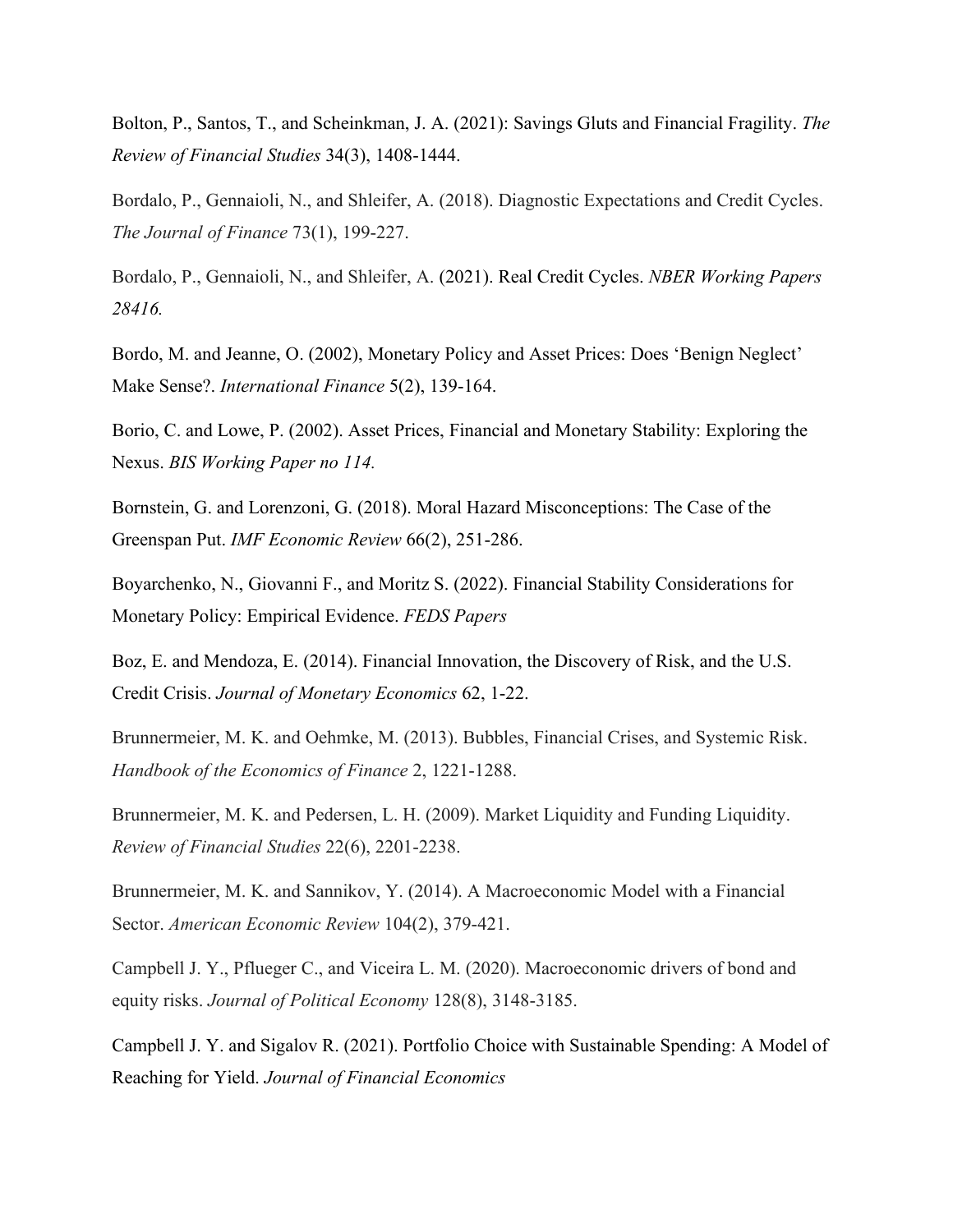Carlstrom, C. T. and Fuerst, T. S. (1997). Agency Costs, Net Worth, and Business Fluctuations: A Computable General Equilibrium Analysis. *American Economic Review* 87(5), 893-910.

Christiano, L., Motto, R., and Rostagno, M. (2014). Risk Shocks. *American Economic Review* 104(1), 27-65*.*

Coimbra, N. and Rey, H. (2020). Financial Cycles with Heterogeneous Intermediaries. *NBER Working Paper Series* N. 23245.

De Groot, O. (2014). The Risk Channel of Monetary Policy. *International Journal of Central Banking* 10(2), 115-160.

Del Negro, M., Eggertsson, G., Ferrero, A., and Kiyotaki, N. (2017). The Great Escape? A Quantitative Evaluation of the Fed's Liquidity Facilities. *American Economic Review* 107(3), 824-857.

Dell'Ariccia, G., Laeven, L., and Marquez, R., (2010). Monetary Policy, Leverage, and Bank Risk Taking. *IMF Working Paper*

Diamond, D. W. and Dybvig, P. H. (1983). Bank runs, deposit insurance, and liquidity. *Journal of Political Economy* 91(3), 401-419.

Diamond, D. W. and Rajan, R. (2012). Illiquid Banks, Financial Stability, and Interest Rate Policy. Journal of Political Economy 120(3), 552-591.

Diamond, P. A. (1965). National Debt in a Neoclassical Growth Model. *The American Economic Review* 55(5), 1126-1150.

Dong, F., Miao, J., and Wang, P. (2020). Asset Bubbles and Monetary Policy. *Review of Economic Dynamics*, Elsevier, for *the Society for Economic Dynamics* 37, 68-98, August.

Drechsler, I., Savov, A., and Schnabl, P. (2018). A Model of Monetary Policy and Risk Premia. *The Journal of Finance* 73(1), 317-373.

Eggertsson, G. and Krugman, P. (2012). Debt, Deleveraging, and the Liquidity Trap: A Fisher-Minsky-Koo Approach. *The Quarterly Journal of Economics* 127(3), 1469-1513.

Farhi, E. and Tirole, J. (2012a). Collective Moral Hazard, Maturity Mismatch, and Systemic Bailouts. *American Economic Review* 102(1), 60-93.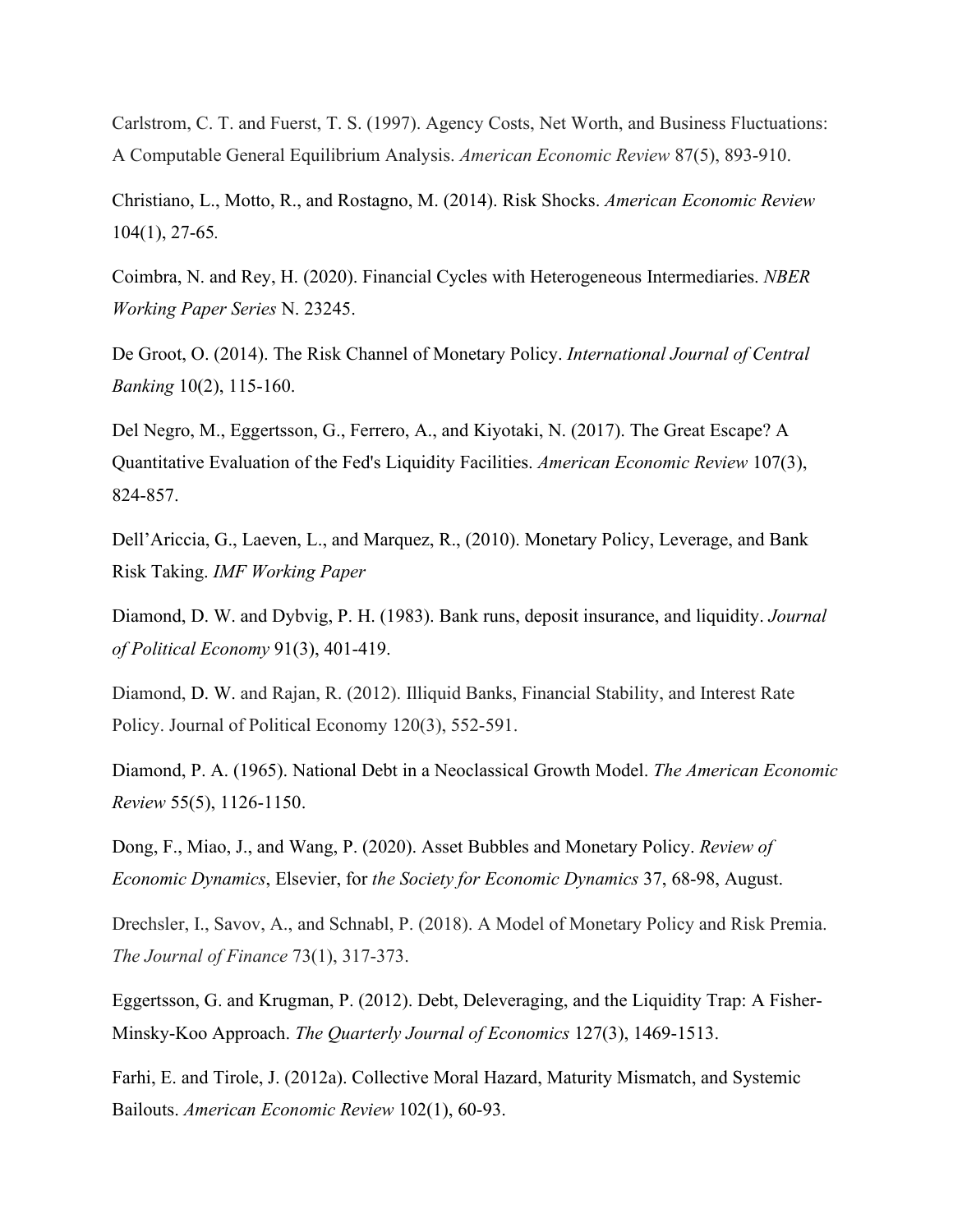Farhi, E. and Tirole, J. (2012b). Bubbly Liquidity. *Review of Economic Studies* 79 (2), 678-706.

Foley-Fisher, N., Narajabad, B., and Verani, S. (2020). Self-Fulfilling Runs: Evidence from the U.S. Life Insurance Industry. *Journal of Political Economy* 128(9), 3520-3569.

Fostel, A. and Geanakoplos, J (2008). Leverage Cycles and the Anxious Economy. *American Economic Review* 98(4), 1211-44.

Fostel, A. and Geanakoplos, J. (2014). Endogenous Collateral Constraints and the Leverage Cycle. *Annual Review of Economics* 6(1), 771-799.

Freixas, X., Parigi, B. M. and Rochet, J. C. (2000). Systemic Risk, Interbank Relations, and Liquidity Provision by the Central Bank. *Journal of Money, Credit and Banking* 32(3), 611-638.

Gale, D. and Hellwig, M. (1985). Incentive-Compatible Debt Contracts: The One-Period Problem. *The Review of Economic Studies* 52(4), 647-663.

Galí, J. (2014). Monetary Policy and Rational Asset Price Bubbles. *American Economic Review* 104(3), 721-752.

Galí, J. (2021). Monetary Policy and Bubbles in a New Keynesian Model with Overlapping Generations. *American Economic Journal: Macroeconomics* 13(2), 121-67.

Geanakoplos, J. (1997). Promises, Promises. In *The Economy as an Evolving Complex System II*, ed. W. Brian Arthur, Steven Durlauf, and David Lane, 285-320. Reading, MA: Addison-Wesley.

Geanakoplos, J. (2010). The Leverage Cycle. *NBER Macroeconomics Annual* 24(1), 1-66.

Gertler, M. and Karadi, P. (2011). A model of unconventional monetary policy. *Journal of Monetary Economics*, Elsevier, 58(1), 17-34.

Gertler, M. and Kiyotaki, N. (2010). Financial Intermediation and Credit Policy in Business Cycle Analysis. In *Handbook of Monetary Economics* 3, ed. Benjamin M. Friedman and Michael Woodford, 547-599. Elsevier.

Gertler, M. and Kiyotaki, N. (2015). Banking, Liquidity, and Bank Runs in an Infinite Horizon Economy. *The American Economic Review* 105(7), 2011-2043.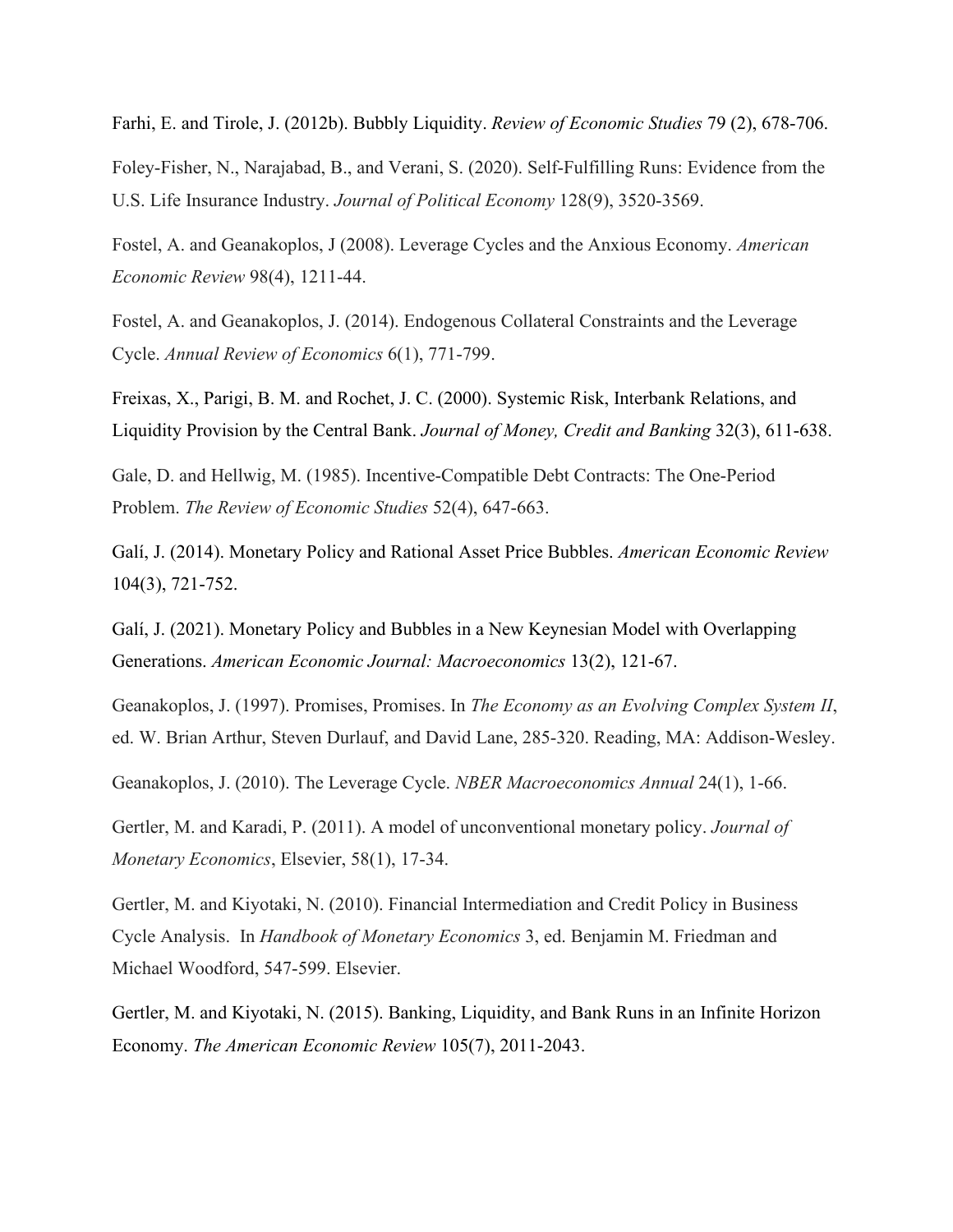Gertler, M., Kiyotaki, N., and Prestipino, A. (2020). A Macroeconomic Model with Financial Panics. *Review of Economic Studies* 87(1), 240-288.

Goldberg, J. E., Klee, E., Prescott, E. S., and Wood, P.R. (2020). Monetary Policy Strategies and Tools: Financial Stability Considerations. *FEDS Working Paper No. 2020-74.*

Gomes, J. F., Grotteria, M., and Wachter, J. (2018). Foreseen Risks. *NBER w25277*.

Gomes, J., Jermann, U., and Schmid, L. (2016). Sticky Leverage. *American Economic Review* 106(12), 3800-3828.

Gorton, G. and Ordoñez, G. (2014). Collateral Crises. *American Economic Review* 104(2), 343- 78.

Gorton, G. and Ordoñez, G. (2020). Good Booms, Bad Booms. *Journal of the European Economic Association* 18(2), 618–665.

Gourio, F. and Ngo, P. (2020). Risk Premia at the ZLB: A Macroeconomic Interpretation. *FRB of Chicago Working Paper No.* WP-2020-01.

Haddad, V., Ho, P. and Loualiche, E. (2020). Bubbles and the Value of Innovation. *Federal Reserve Bank of Richmond Working Paper* 20-08.

Haldane, A. (2009). Small Lessons From a Big Crisis. *Remarks at the Federal Reserve Bank of Chicago 45th Annual Conference 'Reforming Financial Regulation'* 8.

Harris, M. and Raviv, A. (1990). Capital Structure and the Informational Role of Debt. *The Journal of Finance* 45(2), 321-349.

He, Z. and Krishnamurthy, A. (2012). A Model of Capital and Crises. *The Review of Economic Studies* 79(2), 735-777.

He, Z. and Krishnamurthy, A. (2013). Intermediary Asset Pricing. *American Economic Review* 103(2), 732-770.

He, Z. and Milbradt, K. (2016). Dynamic Debt Maturity. *The Review of Financial Studies* 29(10), 2677-2736.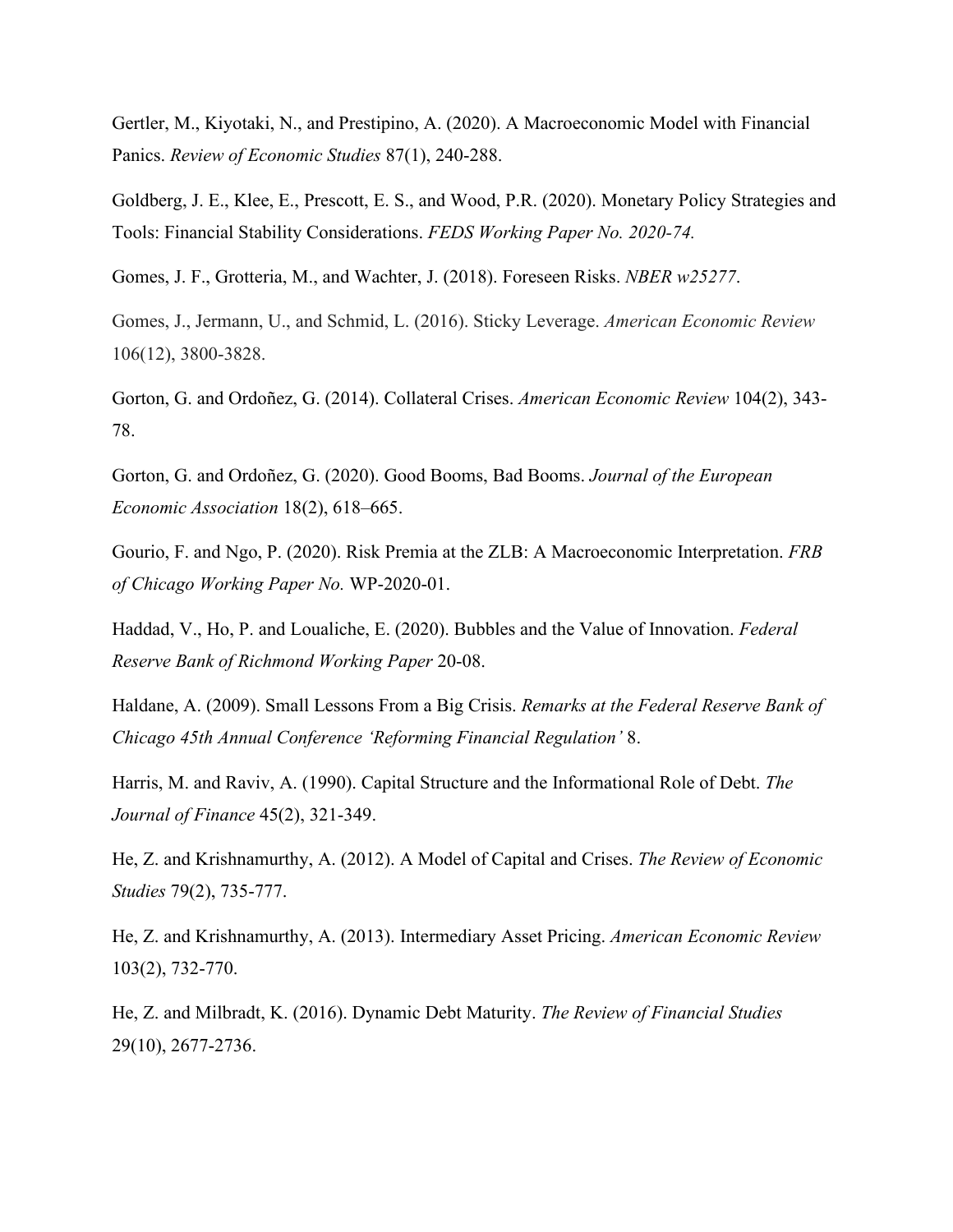Holmstrom, B. and Tirole, J. (1997). Financial Intermediation, Loanable Funds, and the Real Sector. *The Quarterly Journal of Economics* 112(3), 663-691.

Huang, R. and Ratnovski, L. (2011). The Dark Side of Bank Wholesale Funding. *Journal of Financial Intermediation* 20(2), 248-263.

Iacoviello, M. (2005). House Prices, Borrowing Constraints and Monetary Policy in the Business Cycle. *American Economic Review* 95(3), 739-764.

Jensen, M. C. and Meckling, W. H. (1976). Theory of the firm: Managerial behavior, agency costs and ownership structure. *Journal of Financial Economics* 3(4), 305-360.

Jermann, U. and Quadrini, V. (2012). Macroeconomic Effects of Financial Shocks. *American Economic Review* 102(1), 238-71*.*

Kareken, J. H. and Wallace, N. (1978). Deposit Insurance and Bank Regulation: A Partial-Equilibrium Exposition. *Journal of Business* 51(3), 413-438.

Kashyap, A. K. and Siegert, C. (2020). Financial stability considerations and monetary policy. *International Journal of Central Banking* 16(1), 231-266.

Keeley, M. C. (1990). Deposit Insurance, Risk, and Market Power in Banking. *American Economic Review* 80(5), 1183-1200.

Kekre, R. and Moritz L. (Forthcoming). Monetary policy, redistribution, and risk premia. *Econometrica*.

Kindleberger, C. P. (1991). Bubbles. In *The World of Economics*, Palgrave Macmillan, London. 20-22.

Kiyotaki, N. and Moore, J. (1997). Credit Cycles. *Journal of Political Economy* 105(2), 211-248.

Koenig, Evan F. "Like a good neighbor: Monetary policy, financial stability, and the distribution of risk." *31st issue (June 2013) of the International Journal of Central Banking* (2018).

Korinek, A. and Jeanne, O. (2020). Macroprudential Regulation Versus Mopping Up After the Crash. *Review of Economic Studies* 87(3), 1470-1497.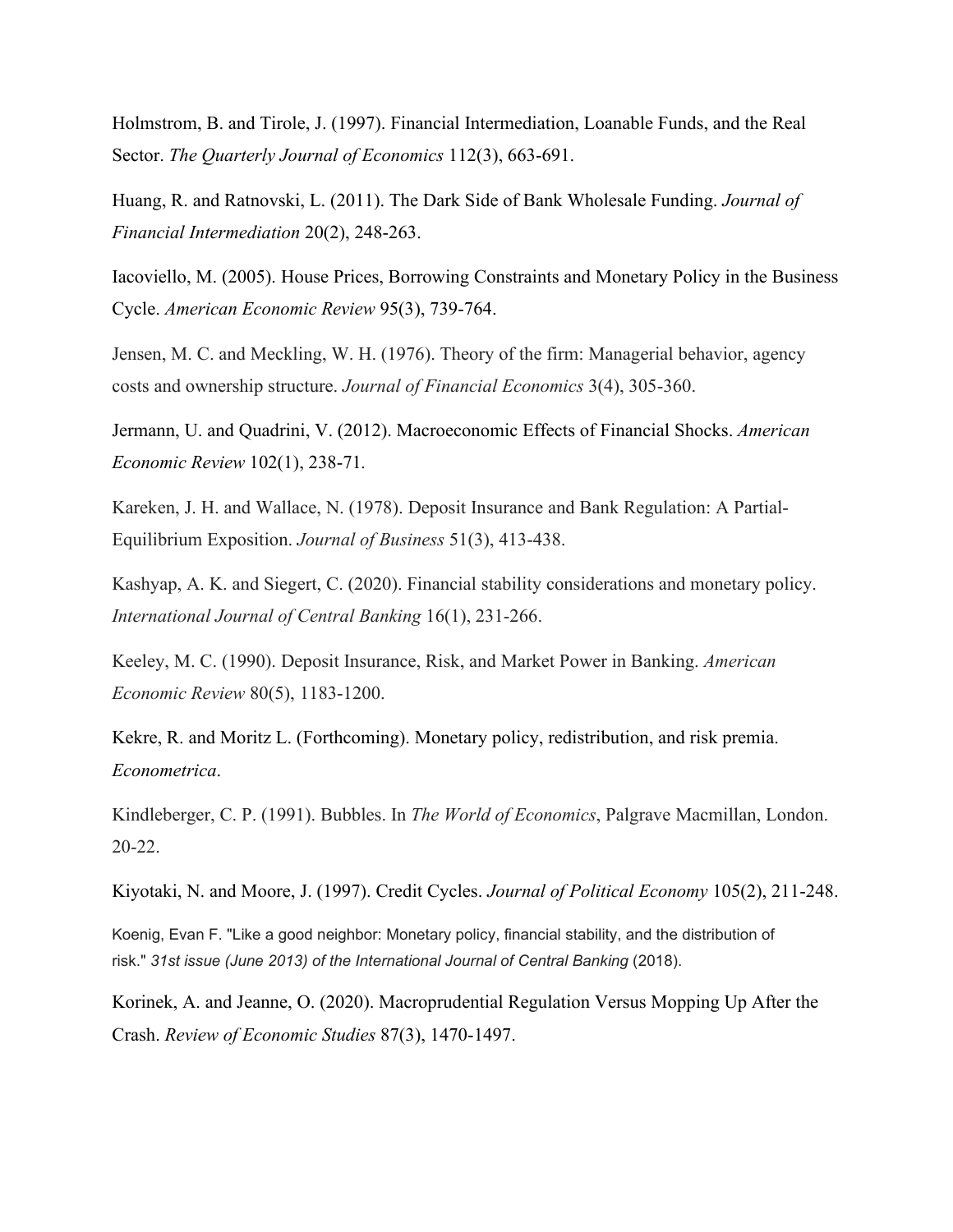Krishnamurthy, A. and Li, W. (2020). Dissecting Mechanisms of Financial Crises: Intermediation and Sentiment. *NBER Working Paper* w27088.

Kung H. (2015). Macroeconomic linkages between monetary policy and the term structure of interest rates. *Journal of Financial Economics* 115(1), 42-57.

Lian, C., Ma, Y., and Wang, C. (2019), Low Interest Rates and Risk Taking: Evidence from Individual Investment Decisions. *Review of Financial Studies* 32(6), 2107-2148*.*

Martin, A. and Ventura, J. (2012). Economic Growth with Bubbles. *American Economic Review* 102(6), 3033-3058.

Martin, A. and Ventura, J. (2016). Managing Credit Bubbles. *Journal of the European Economic Association* 14(3), 753-789.

Martinez‐Miera, D. and Repullo, R. (2017). Search for Yield. *Econometrica* 85(2), 351-378.

Maxted, P. (2020). A Macro-Finance Model with Sentiment. Working paper.

Meh, C. A., and Moran, K. (2010). The Role of Bank Capital in the Propagation of Shocks. *Journal of Economic Dynamics and Control*, Elsevier, 34(3), 555-576.

Mendoza, E. G. (2010). Sudden Stops, Financial Crises, and Leverage. *American Economic Review* 100(5), 1941-1966.

Mian, A., Straub, L., and Sufi, A. (Forthcoming). Indebted Demand. *Quarterly Journal of Economics*.

Miao, J., Shen, Z., and Wang, P. (2019). Monetary Policy and Rational Asset Price Bubbles: Comment. *American Economic Review* 109(5), 1969-1990.

Minsky, H. (1972). Financial Instability Revisited: The Economics of Disaster. *Fundamental Reappraisal of the Federal Reserve Discount Mechanism, Board of Governors, Federal Reserve System*.

Modigliani, F. and Miller, M. H. (1958). The Cost of Capital, Corporation Finance and the Theory of Investment. *American Economic Review* 48(3), 261-297.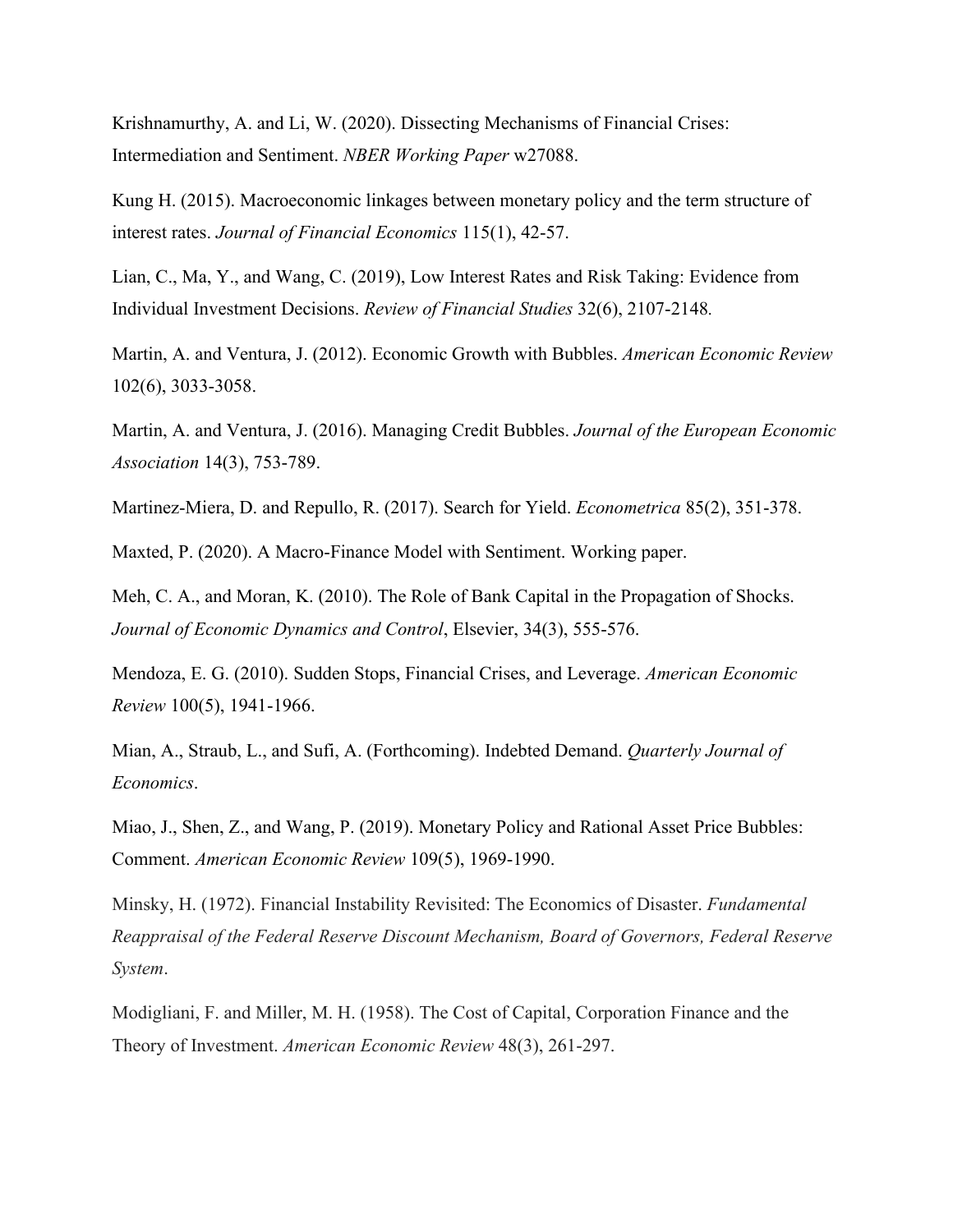Morck, R. (2021). Kindleberger Cycles and Economic Growth: Method in the Madness of Crowds? *NBER Working Paper* w28411.

Nier, E., Yang, J., Yorulmazer, T., and Alentorn, A. (2007). Network Models and Financial Stability. *Journal of Economic Dynamics and Control* 31(6), 2033-2060.

Park, C. (2016). Monitoring and Structure of Debt Contracts. *The Journal of Finance* 55(5), 2157-2195.

Parlatore, C. (2016). Fragility in Money Market Funds: Sponsor Support and Regulation. *Journal of Financial Economics* 121(3), 595-623.

Rajan, R. (2005). Has Financial Development Made the World Riskier? *Kansas City Fed, Jackson Hole Symposium Papers.* 

Rudebusch, G. D. and Swanson, E. T. (2012). The bond premium in a DSGE model with longrun real and nominal risks. *American Economic Journal: Macroeconomics* 4(1), 105-143.

Samuelson, P. A. (1958). An Exact Consumption-Loan Model of Interest with or without the Social Contrivance of Money, *Journal of Political Economy* 66(6), 467-482.

Scheinkman, J. and Wei, X. (2003). Overconfidence and Speculative Bubbles, *Journal of Political Economy*, 111(6), 1183-1219.

Sheedy, K. D. (2014). Debt and incomplete financial markets: A case for nominal GDP targeting. *Brookings Papers on Economic Activity*, *2014*(1), 301-373.

Shin, H. S. (2009). Securitization and Financial Stability. *The Economic Journal* 119(536), 309– 332.

Silva, D. (2016). The Risk Channel of Unconventional Monetary Policy. Working Paper.

Smets, F. (2018) Financial stability and monetary policy: How closely interlinked? *35th issue (June 2014) of the International Journal of Central Banking*, 263-300.

Stein, J. C. (2012). Monetary Policy as Financial-Stability Regulation. *Quarterly Journal of Economics* 127(2), 57-95.

Stein, J. C. (2021). Can Policy Tame the Credit Cycle? *IMF Economic Review* 69(1), 5-22.